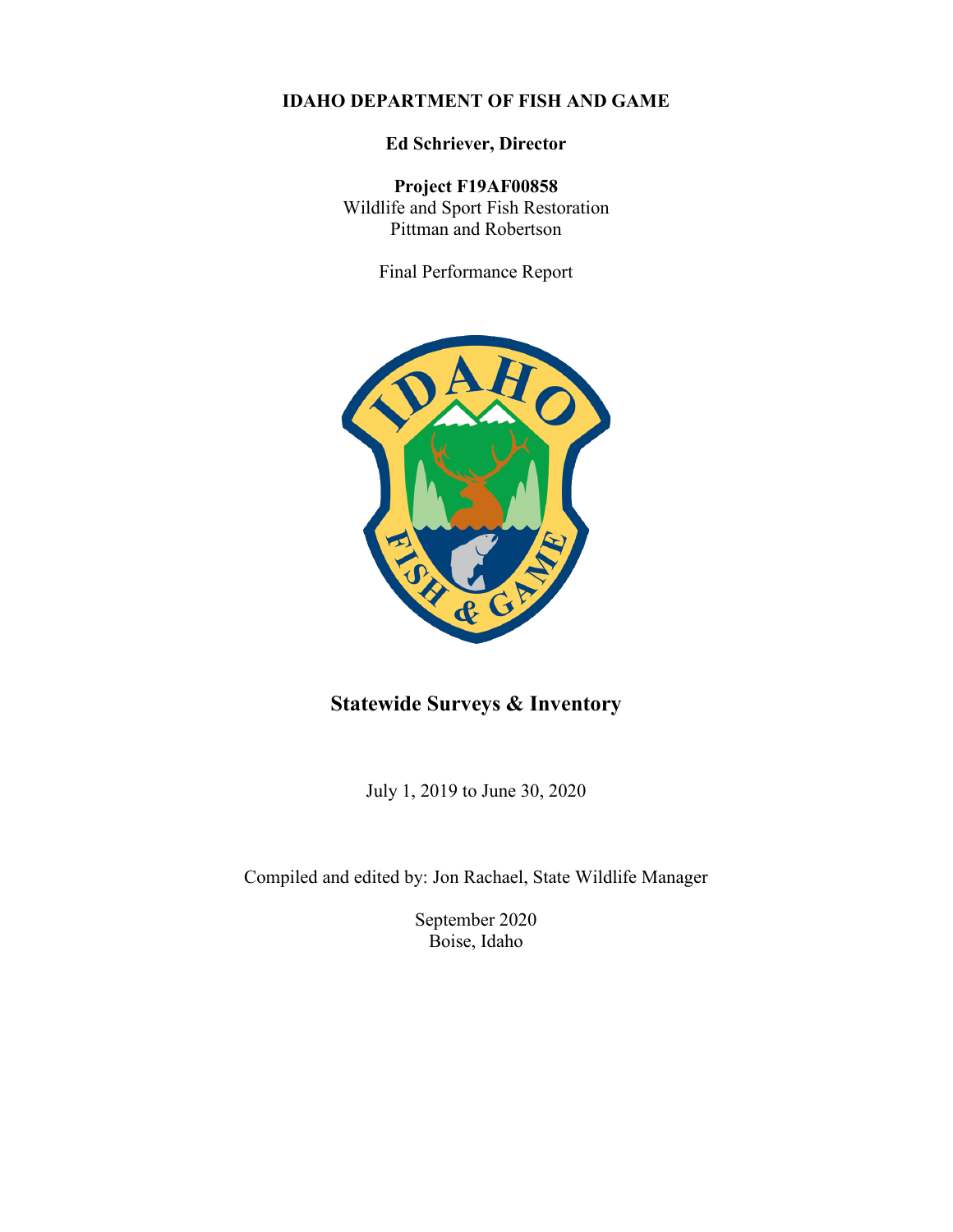Prepared by:

| Headquarters Staff: |  |
|---------------------|--|
|                     |  |
|                     |  |
|                     |  |
|                     |  |
|                     |  |
|                     |  |
|                     |  |
|                     |  |
|                     |  |
|                     |  |
|                     |  |
|                     |  |
| Regional Staff:     |  |
|                     |  |
|                     |  |
|                     |  |
|                     |  |
|                     |  |
|                     |  |
|                     |  |
|                     |  |

Idaho Department of Fish and Game (IDFG) adheres to all applicable state and federal laws and regulations related to discrimination on the basis of race, color, national origin, age, gender, disability or veteran's status. If you feel you have been discriminated against in any program, activity, or facility of IDFG, or if you desire further information, please write to: Idaho Department of Fish and Game, PO Box 25, Boise, ID 83707 or US Fish and Wildlife Service, Division of Wildlife and Sport Fish Restoration Program, 5275 Leesburg Pike, MS: WSFR, Falls Church, VA 22041-3803, Telephone: (703) 358-2156. This publication will be made available in alternative formats upon request. Please contact the IDFG for assistance.

Please note that IDFG databases containing this information are dynamic. Records are added, deleted, and/or edited on a frequent basis. This information was current as of date of this report. Raw data do not have the benefit of interpretation or synthesis by the IDFG.

The IDFG requests that you direct any requests for this information to us rather than forwarding this information to third parties.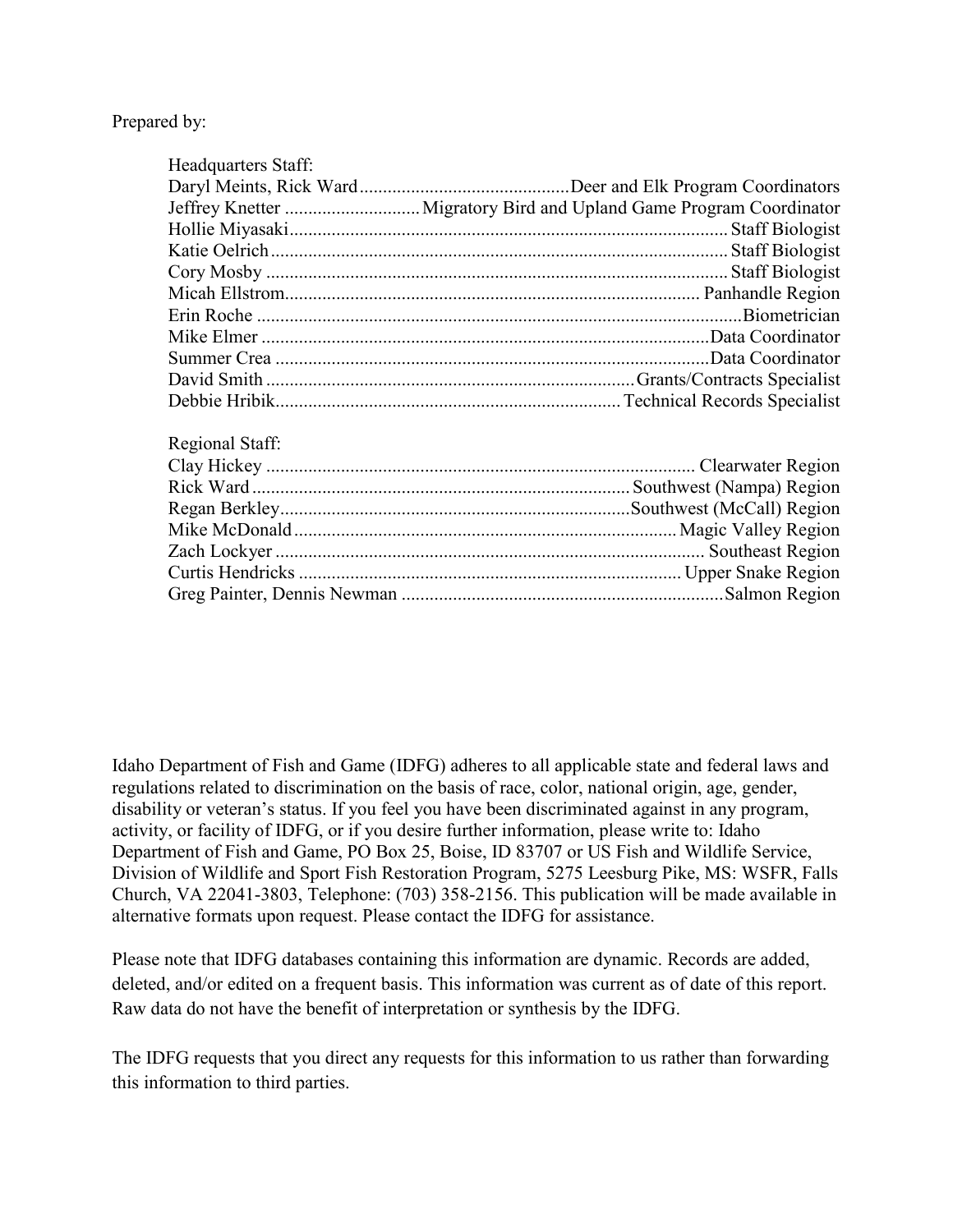# **Table of Contents**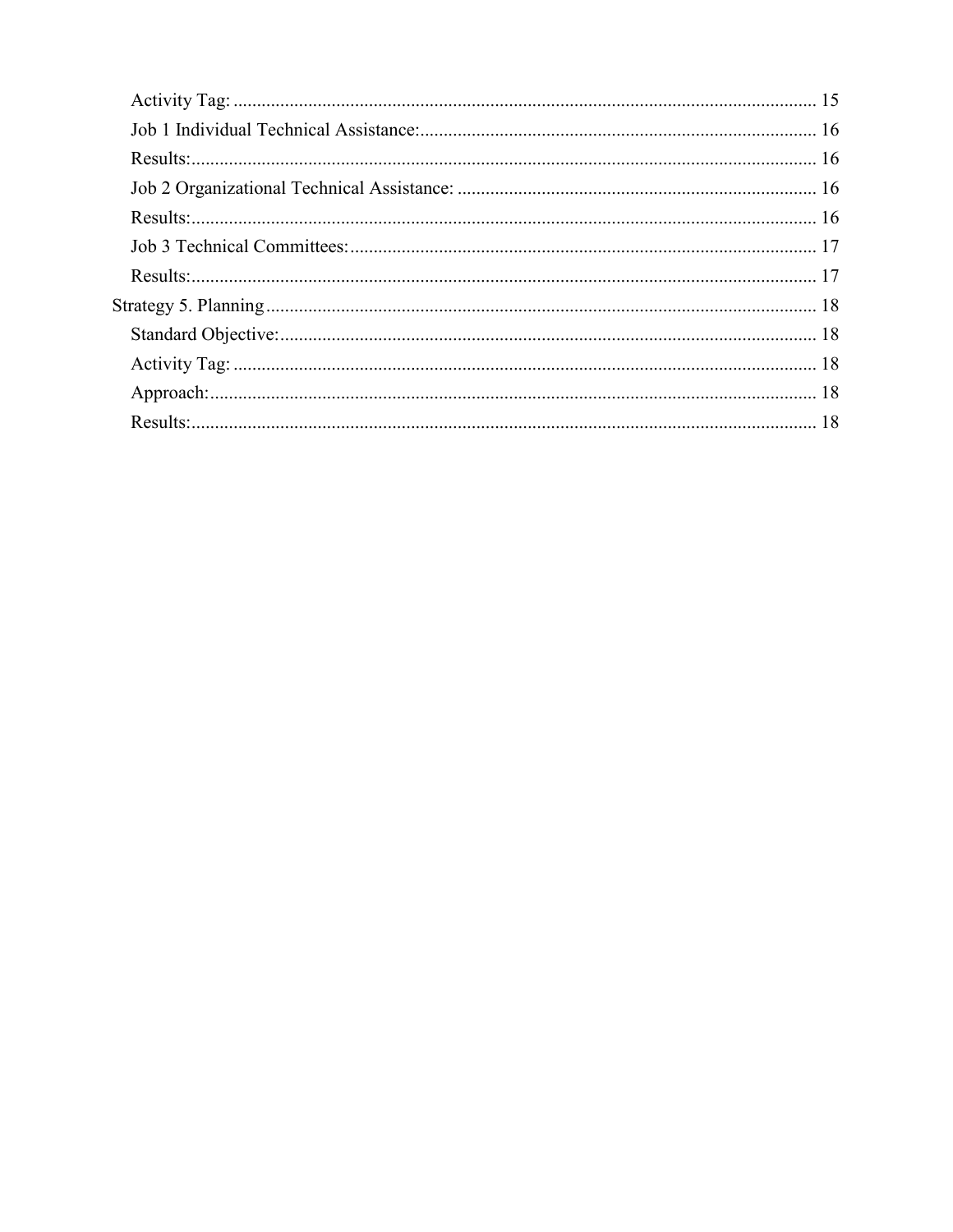# <span id="page-5-0"></span>**Federal Aid in Wildlife Restoration Annual Performance Report**

**State**: Idaho

**Grant number**: F19AF00858

**Grant name**: Statewide Surveys & Inventory

**Report Period**: July 1, 2019 through June 30, 2020

**Report due date:** September 28, 2020

**Location Information**: Work for this Survey & Inventory Project Proposal will be conducted across the state in all counties and habitat types.

#### <span id="page-5-1"></span>**Need Statement:**

The Idaho Department of Fish and Game (IDFG) and the Idaho Fish and Game Commission are charged with the preservation, protection, perpetuation, and management of all wildlife to provide continuous supplies for hunting and other wildlife-based opportunities. Management recommendations and actions, including establishment of appropriate harvest levels, require scientific information on population distribution, status, trend, health status, survival, and causespecific mortality.

#### <span id="page-5-2"></span>**Purpose:**

The purpose of this project is to survey Idaho's wildlife populations to document changes in populations and adjust management actions to promote sustainable populations for benefit of the hunting public and others.

**Timeline:** July 1, 2019 through June 30, 2020, timelines for specific activities are identified in the approach details.

**Results and Benefits:** See individual project reports contained herein.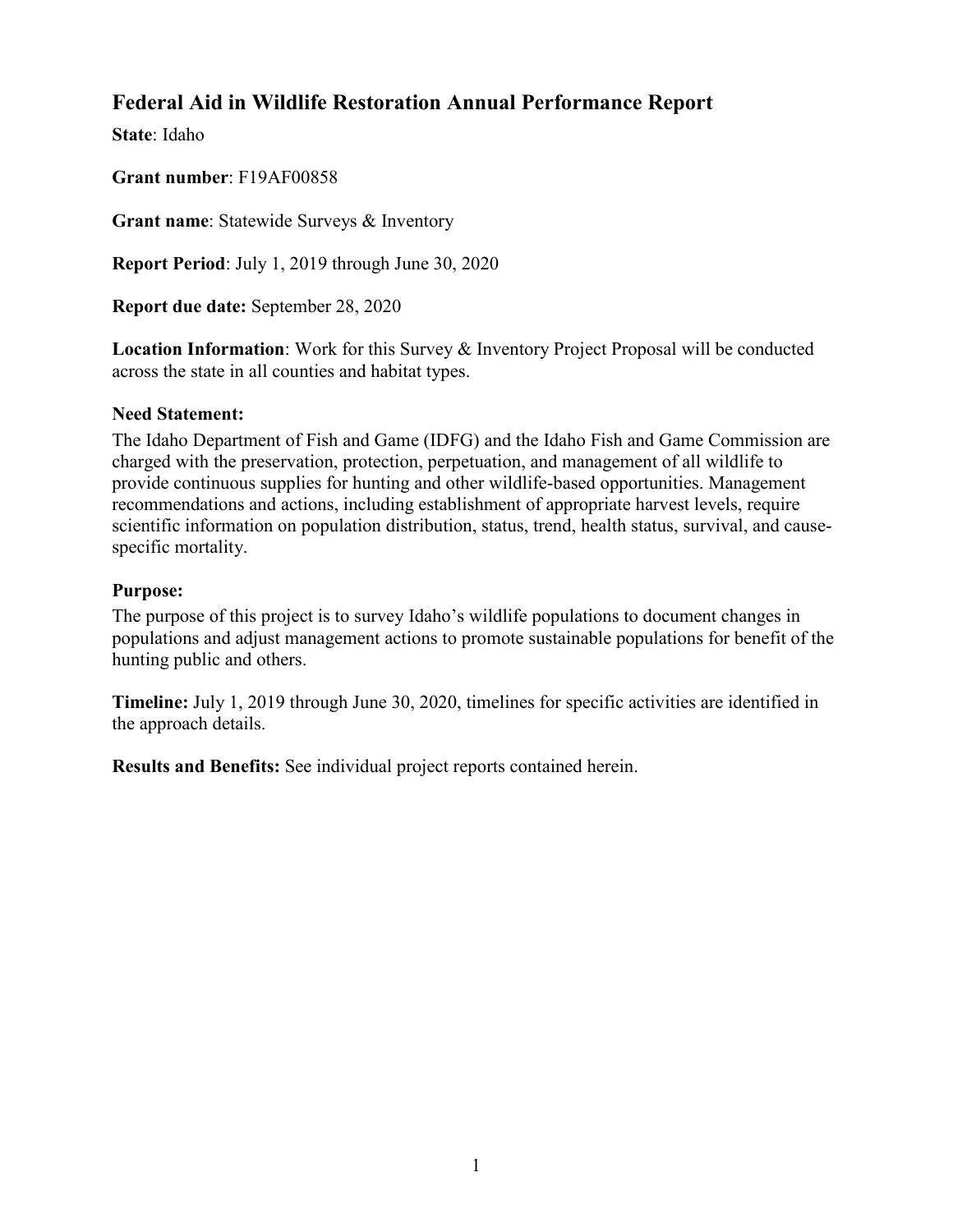# <span id="page-6-0"></span>**Strategy 1. Coordination and Administration**

# <span id="page-6-1"></span>**Standard Objective:**

Administer 1 grant by June 30, 2020

# <span id="page-6-2"></span>**Activity Tag:**

Project coordination and administrative support, compliance, and monitoring.

# <span id="page-6-3"></span>**Approach:**

Administration and coordination activities include budget management, programmatic and project planning and reporting, compliance, meeting attendance, supervision, and professional training and development.

# <span id="page-6-4"></span>**Results:**

Management recommendations and actions, including establishment of appropriate harvest levels, require scientific information on population distribution, status, trend, health status, survival, and cause-specific mortality. The survey and inventory program was implemented during this grant cycle by 55 primary full time staff distributed among 9 offices in 7 administrative regions of the state. Seasonal temporaries and other full time staff associated with other projects contributed to the grant objectives part time. These staff persons required supervision, coordination, and administration to effectively and efficiently implement the survey and inventory program. Lead program staff for the Survey and Inventory grant met together with 8 Regional Wildlife Managers once during the grant cycle to develop strategies and prioritize captured efforts, and program managers from the headquarters wildlife bureau office held a work plan meeting in each of the 7 administrative regions to discuss program obligations, resources, and priorities to accomplish survey and inventory program objectives. Numerous telephone conferences and staff meetings were held throughout the year among wildlife managers and staff around the state to provide input and direction to ensure objectives were accomplished, including to prioritize winter big game survey activities.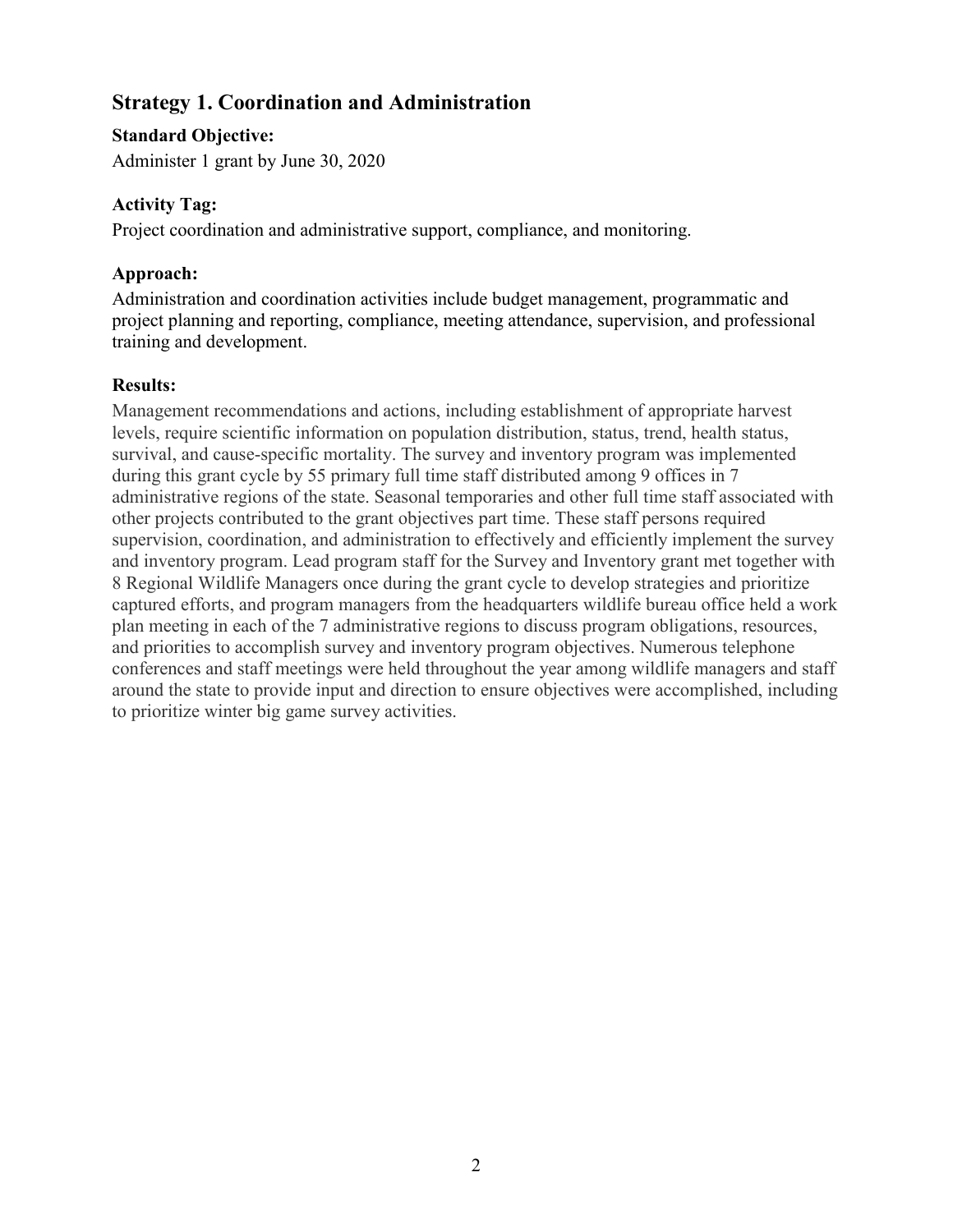# <span id="page-7-0"></span>**Strategy 2. Research, Survey, Data Collection and Analysis**

# <span id="page-7-1"></span>**Standard Objective(s):**

Job 1. Conduct 19 investigations by June 30, 2020 Job 2. Conduct 32 investigations by June 30, 2020 Job 3. Conduct 13 investigations by June 30, 2020

# <span id="page-7-2"></span>**Activity Tag(s)**

Job 1 & 2. Fish and wildlife species data acquisition and analysis. Job 3. Utilization data acquisition and analysis.

# <span id="page-7-3"></span>**Job 1 – Capture, Radio-mark, and/or Telemetry Monitoring**

Continuation of statewide population monitoring efforts through capture, radio-marking and/or telemetry monitoring will provide population health information and aid in improving our understanding of survival, mortality factors, and seasonal movement information critical to assessing population status.

# <span id="page-7-4"></span>**Results:**

# <span id="page-7-5"></span>**Bighorn Sheep:**

IDFG continued to monitor survival of 4 radio-marked California bighorn sheep in GMU 42 (Owyhee River). These were the only radio-marked California bighorn sheep monitored. IDFG also monitored Rocky Mountain bighorn sheep. Three bighorn sheep were captured and radiocollared in the South Beaverhead PMU (4 monitored). Thirty-four (34) bighorn sheep were monitored in the Lost River Range (GMUs 37, 50, 51). One bighorn sheep ram was captured and radio-collared in the East Fork PMU (GMUs 36, 36A). Including that ram, a total of 15 bighorn sheep was monitored in the East Fork during this reporting period. Four bighorn sheep (3 ewes, 1 ram) were captured, radio-collared and monitored in the Hells Canyon PMU. Two rams in the Lower Panther-Main Salmon PMU and 1 ram in the Tower-Kriley PMU were captured, radiocollared and monitored during this reporting period. All active GPS collars continue to provide waypoints used to determine seasonal movements, distribution, and habitat use.

Additional bighorn sheep captured and monitored for research in the Hells Canyon population management unit (PMU) are reported in the research grant report.

Biological samples were collected from bighorn sheep when they are captured and radio-marked, during necropsy of dead bighorn sheep (marked and unmarked), and from hunter harvested animals. All bighorn sheep hunters (n=99) were mailed a sampling kit to collect biological samples on their harvested bighorn sheep. Additional samples were also collected from hunterharvested bighorns at the regional offices. Fifteen (15) California and 53 Rocky Mountain bighorn sheep were harvested in 2019. Analysis of collected samples was conducted under the Wildlife Health Program grant (F19AF00860).

#### <span id="page-7-6"></span>**Black Bear:**

No capture, radio-marking, or telemetry of black bears occurred for the purpose of monitoring during this reporting period. Although nuisance bears are occasionally relocated, black bears were not a focus of IDFG-lead capture or collaring efforts.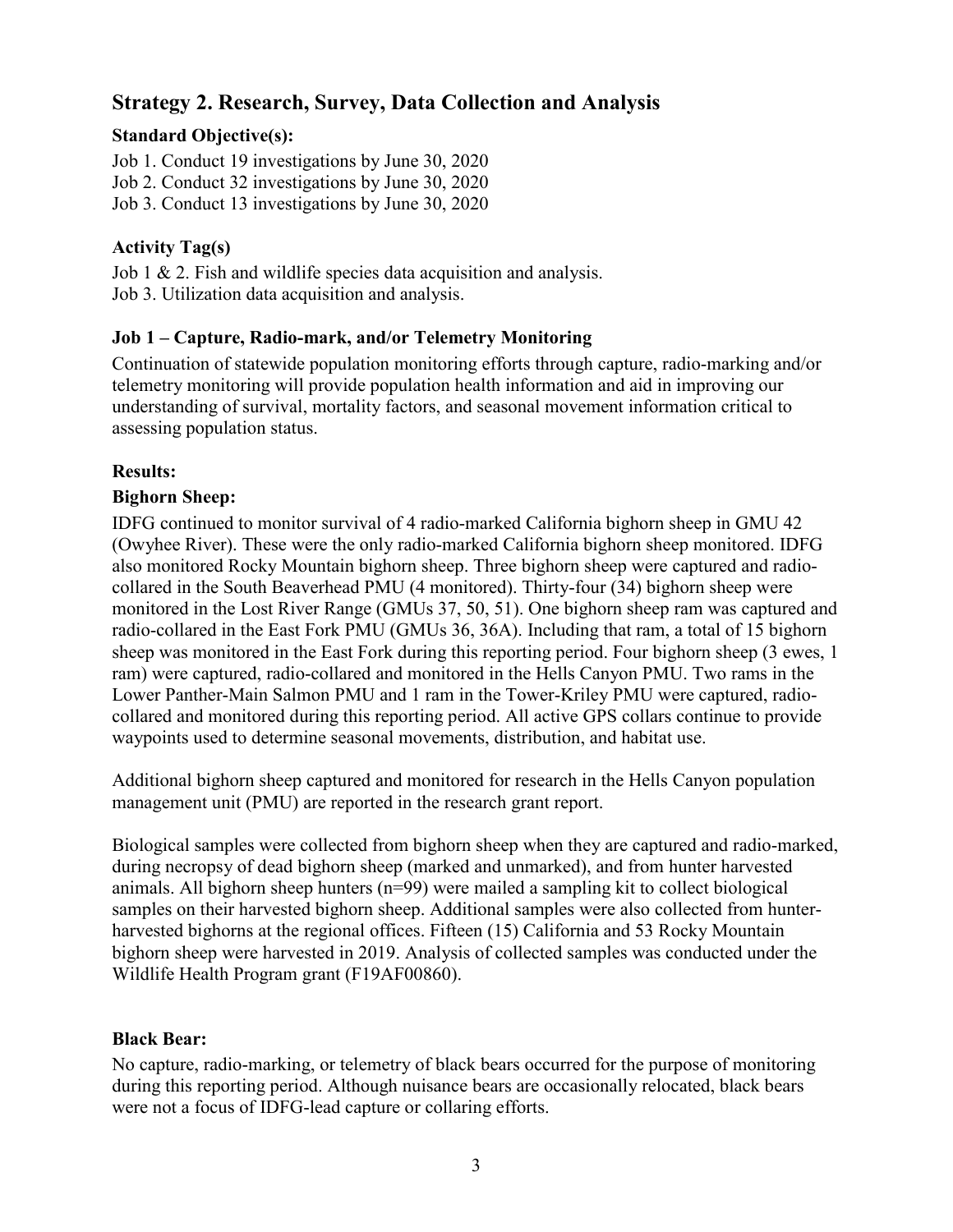Regional population staff assisted research with black bear capture planning and collar monitoring in GMUs 6, 10A and 32A, and will be reported in the Wildlife Research Report (F19AF00856).

#### <span id="page-8-0"></span>**Elk:**

A total of 169 elk calves were captured, radio collared, and monitored during this report period. Captures took place during December 2019 and January 2020. A total of 124 (73%) monitored radio-collared elk calves survived until June 1, 2020. Major causes of mortality included mountain lion predation, malnutrition, and wolf predation.

Biologists monitored 510 cow elk during this reporting period. No additional adult cow elk were captured for management purposes and all adult cow elk monitored were captured and radiocollared in previous years. A total of 495 (97%) survived until June 1, 2020. The major cause of mortality was mountain lion predation.

The elk GPS radio collars collect approximately 2 locations a day. The data are used to document seasonal movements, distribution and range use patterns. See results in the Wildlife Research Report (F19AF00856).

#### <span id="page-8-1"></span>**Furbearers:**

The southwest region staff captured, radio-marked and monitored movements of one beaver. Twenty-five beavers were captured radio tagged and monitored in in the Upper Snake Region. Blood and tissue samples were collected from 17 individuals to catalog DNA and disease information. Animals were monitored on a weekly basis to inform survival rates, cause of mortality, and movement patterns.

#### <span id="page-8-2"></span>**Gray Wolves:**

No wolves were captured and radio-marked specifically for population and monitoring purposes during this reporting period. However, 4 wolves were captured for other purposes (e.g., predation management, livestock depredation control) with other funding sources. During the reporting period, 16 wolves were monitored with GPS collar coordinate uploads for monitoring of survival, seasonal movements and distribution under this grant.

#### <span id="page-8-3"></span>**Grizzly Bears:**

Fourteen unique grizzly bears were captured on 18 occasions during the reporting period. This included 4 females and 10 males. Nine captures were of new individuals that have never been previously marked. Twelve of the bears were fitted with radio-collars. All trap sites received prior approval from the land management agencies. Trapping efforts and trap site signing followed protocols established by the Interagency Grizzly Bear Study Team. By radio-collaring bears, we document ages of first reproduction, average litter size, cub and yearling survival, how often a female produces a litter, causes of mortality, and estimates of survival among different sex and age classes of bears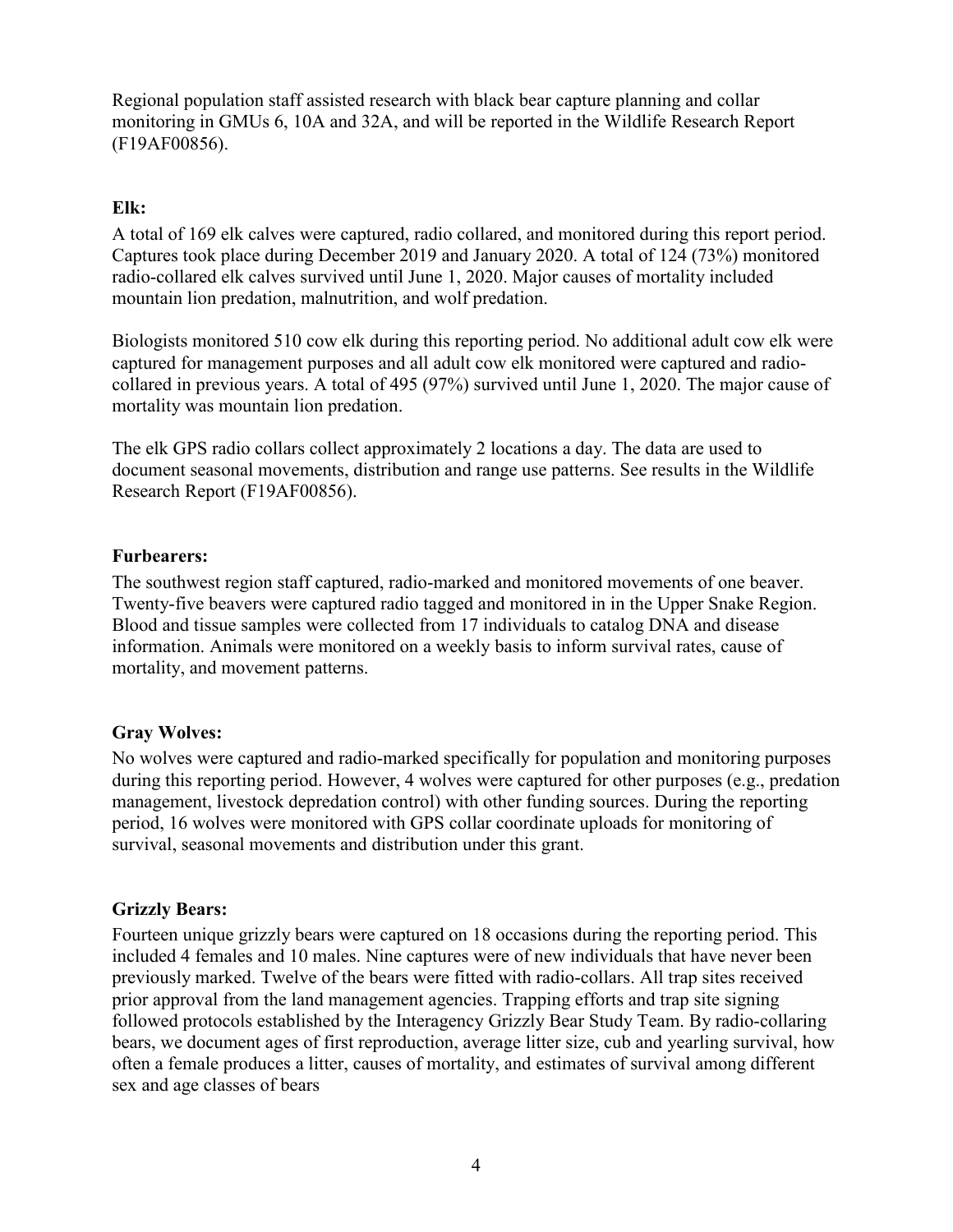#### <span id="page-9-0"></span>**Migratory Game Birds:**

During the reporting period, 1,089 mallards were captured and banded in the Panhandle, Southwest, and Upper Snake regions to inform the Western Mallard Adaptive Harvest Management model for the Pacific Flyway. An additional 349 ducks – primarily gadwall – were banded during capture operations.

Seven sandhill cranes were captured, banded, and fitted with GPS transmitters in the Magic Valley (2), Southeast (1), Southwest (2), and Upper Snake (3) regions during the reporting period. Overall, 23 sandhill cranes were monitored with GPS transmitters during the reporting period.

Mourning doves were captured and banded in nearly every region of the state. Overall, 616 mourning doves were banded in Idaho to inform and support the national mourning dove harvest strategy.

#### <span id="page-9-1"></span>**Moose:**

Thirteen (13) moose were captured and moved from urban areas during the reporting period. Of these, 6 were radio-marked and monitored. These animals are reported in capture and translocation.

Biological samples were collected from moose during capture and translocation and from necropsy of dead moose that were found in the regions. Biological samples were collected from hunter harvested moose. All moose hunters ( $n = 634$ ) were mailed a sampling kit to use to collect biological samples on their harvested moose. Additional biological samples were collected at the regional offices. Hunters harvested 478 moose in 2019. Analysis of samples was conducted under the Wildlife Health Program Grant (F19AF00860).

Additional moose were captured and monitored for the statewide moose research project. These moose are reported in the research grant report.

#### <span id="page-9-2"></span>**Mountain Goat:**

No mountain goats were captured and radio-marked during this reporting period.

Biological samples were collected from hunter harvested mountain goats. All mountain goat hunters ( $n = 44$ ) were mailed a sampling kit to use to collect biological samples on their harvested goat. Additional biological samples were collected at the regional offices. Hunters harvested 34 mountain goats in 2019. Analysis of samples was conducted under the Wildlife Health Program Grant (F19AF00860).

#### <span id="page-9-3"></span>**Mountain Lion:**

During FY20, Southeast Region staff captured one mountain lion and radio collared it in response to conflict with homeowners. This lion was opportunistically equipped with GPS collars and monitored. While nuisance mountain lions are occasionally captured and relocated, mountain lions are not a focus of IDFG-lead capture or collaring efforts.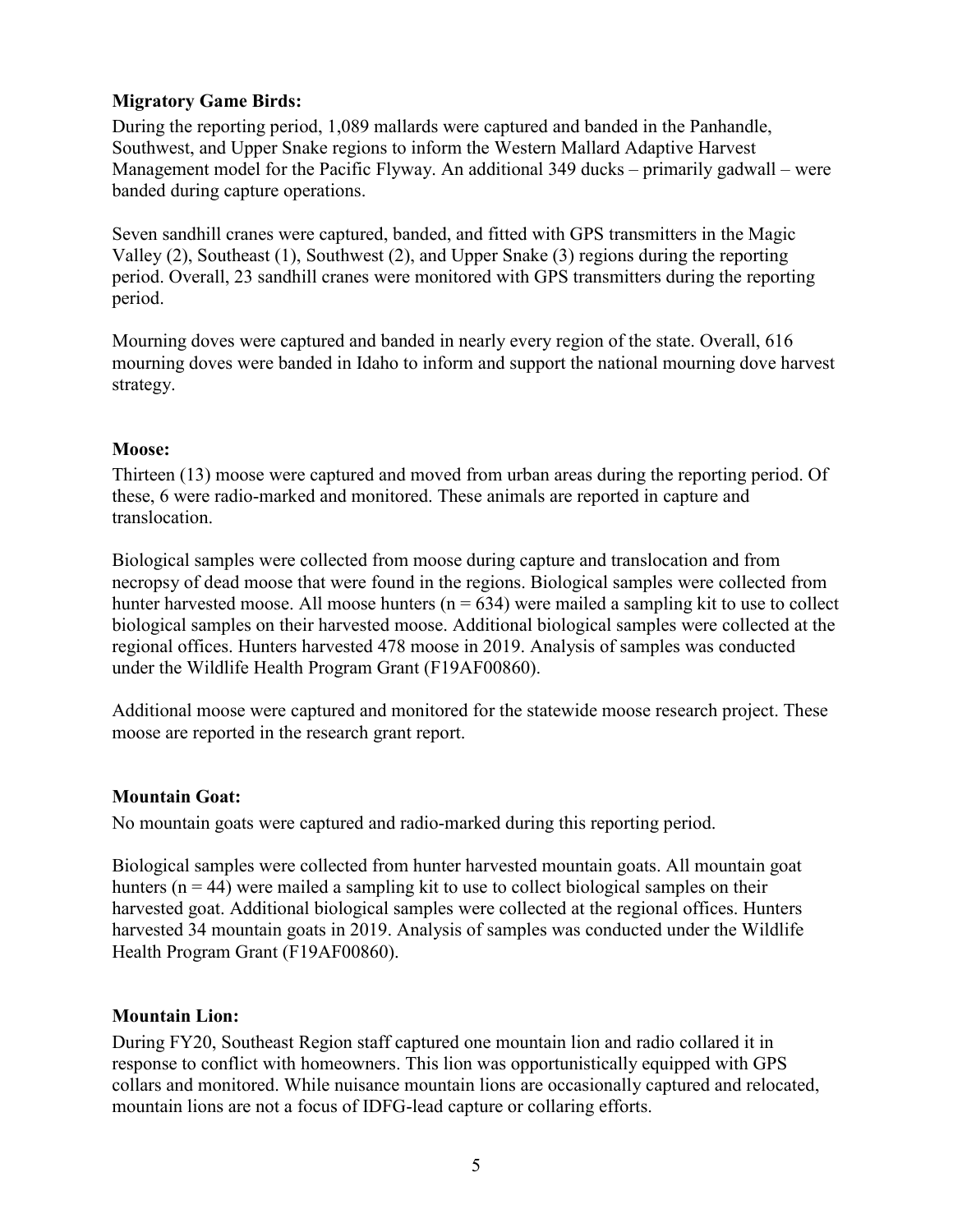Regional population staff assisted the research program with mountain lions capture and collar monitoring in GMUs 6, 10A, 32A, and the Bear River Range (74, 75 and 77); this will be reported in the Wildlife Research Report **(**F19AF00856).

#### <span id="page-10-0"></span>**Mule Deer:**

A total of 190 mule deer fawns were captured, radio collared and monitored during this reporting period. Capture took place during December 2019 and January 2020. A total of 119 fawns survived (63%) until June 1, 2020. Major causes of mortality included malnutrition and mountain lion predation.

Biologists captured 56 adult mule deer does and monitored them along with 395 adult mule deer does captured and radio-collared in previous years for a total of 451 adult mule deer does monitored during this report period. A total of 419 survived (93%) until June 1, 2020. The major cause of mortality was mountain lion predation.

Blood and fecal samples are collected from each adult doe captured. These samples are tested for disease surveillance pregnancy rates. Analysis of samples was conducted under the Wildlife Health Program Grant (F19AF00860).

The GPS radio collars collect approximately 2 locations a day. The data will be used to document seasonal movements, distribution and range use patterns. Results can be found in the Wildlife Research Report **(**F19AF00856).

#### <span id="page-10-1"></span>**Pelican:**

No transmitters were deployed in 2020. IDFG will continue to explore avenues for capturing female pelicans in the Blackfoot River system.

#### <span id="page-10-2"></span>**Pronghorn:**

IDFG staff captured and monitored pronghorn in GMUs 39, 40, 41, 42, 45, and 49. All captured pronghorn were fitted with GPS collars and biological samples were collected during capture. Analysis of samples was conducted under the Wildlife Health Program Grant (F19AF00860). Survival, cause-specific mortality, migration, and habitat use will be derived from the data collected from the radio-marked animals. During this reporting period, 9 pronghorn were captured and monitored in GMU 40 and 12 in GMUs 45 and 49. An additional 25 pronghorn were monitored in GMUs 39, 40, 41, and 42.

#### <span id="page-10-3"></span>**Upland Game:**

No Columbian sharp-tailed grouse, greater sage-grouse, or wild turkeys were captured and marked for monitoring or demographic purposes during this reporting period. All capture and telemetry efforts for greater sage-grouse were conducted under the Wildlife Research grant (F19AF00856).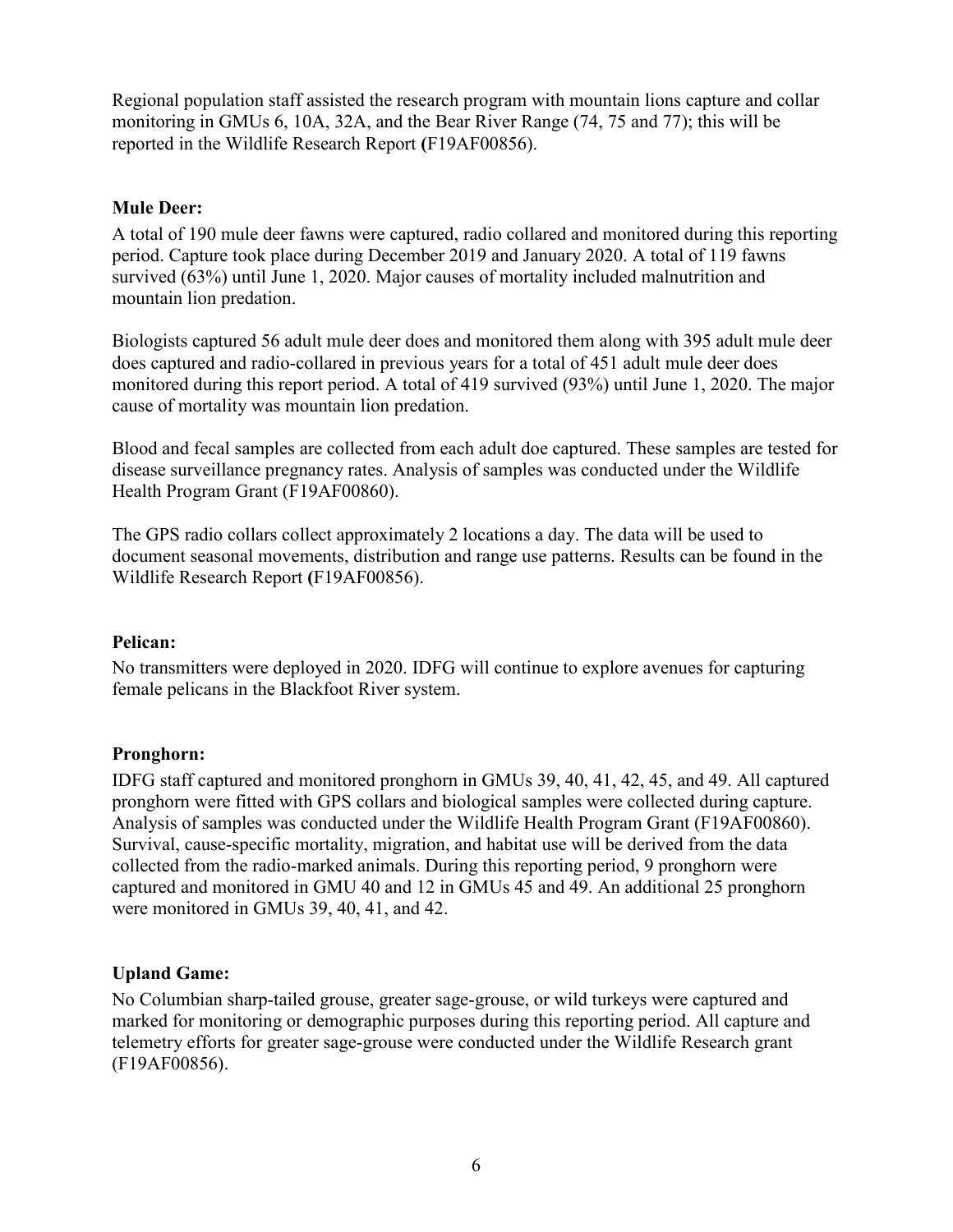#### <span id="page-11-0"></span>**White-tailed Deer:**

No capture of white-tailed deer occurred for purposes of monitoring or demographic information during this reporting period under this grant. However, research continued in portions of GMU 10A and 15, and capturing and radio collaring were a part of that research. Please see State Wildlife Research Report (F19AF00856) for more information.

#### <span id="page-11-1"></span>**Job 2 – Survey and Monitoring**

The proposed wildlife surveys are critical to assess population status relative to management plan objectives, and population trends. Metrics of population size inform our assessment of management actions, including harvest seasons and bag limits for game species.

#### <span id="page-11-2"></span>**Results:**

#### <span id="page-11-3"></span>**Bighorn Sheep:**

A total of 3 GMUs were surveyed in the Lost River Range PMU by helicopter to generate estimates of herd abundance and age and sex ratios. There was a total of 444 bighorn sheep observed during the survey (226 ewes, 72 lambs, and 146 rams). This survey took approximately 42 hours of flight time.

#### <span id="page-11-4"></span>**Black Bear:**

Population monitoring consisted of monitoring trends in harvest demographics (sex and age obtained from tooth cementum analysis) via mandatory checks of all harvested bears.

Black bears were monitored incidentally to camera trap surveys for wolf distribution during this grant period. During early fall 2019, 736 data cards were retrieved from 776 cameras deployed during the previous report period. Analysis of black bear images obtained from cameras will be in cooperation with the State Wildlife Research Report (F19AF00856). IDFG personnel deployed a total of 696 unbaited cameras in the field during June 2020.

#### <span id="page-11-5"></span>**Elk:**

An aerial sightability survey was performed in the Island Park Zone (GMUs 60, 60A, 61, 62, and 62A) in January/February, 2020. The total population estimate for the zone was 4,653 elk (2,635 cows, 777 bulls, 1,239 calves). This resulted in a bull:cow:calf ratio of 29:100:47. The current estimate exceeds population objectives for adult cows and total bulls, but is below objective for adult bulls at 135 total adult bulls estimated in the zone at the time of the survey

An aerial sightability survey was performed in the Palisades Zone (GMUs 64, 65, and 67) in January/February, 2020. The total population estimate for the zone was 631elk (312 cows, 186 bulls, 130 calves). This resulted in a bull:cow:calf ratio of 60:100:42. The current estimate is below population objectives for adult cows and adult bulls (73 total adult bulls estimated in the zone at the time of the survey), but is within objective for total bulls.

During January 2020, a sex/age composition survey for the Panhandle Zone was flown in GMUs 1 and 6. A total of 315 elk were classified, resulting in a calf:cow ratio of 39:100.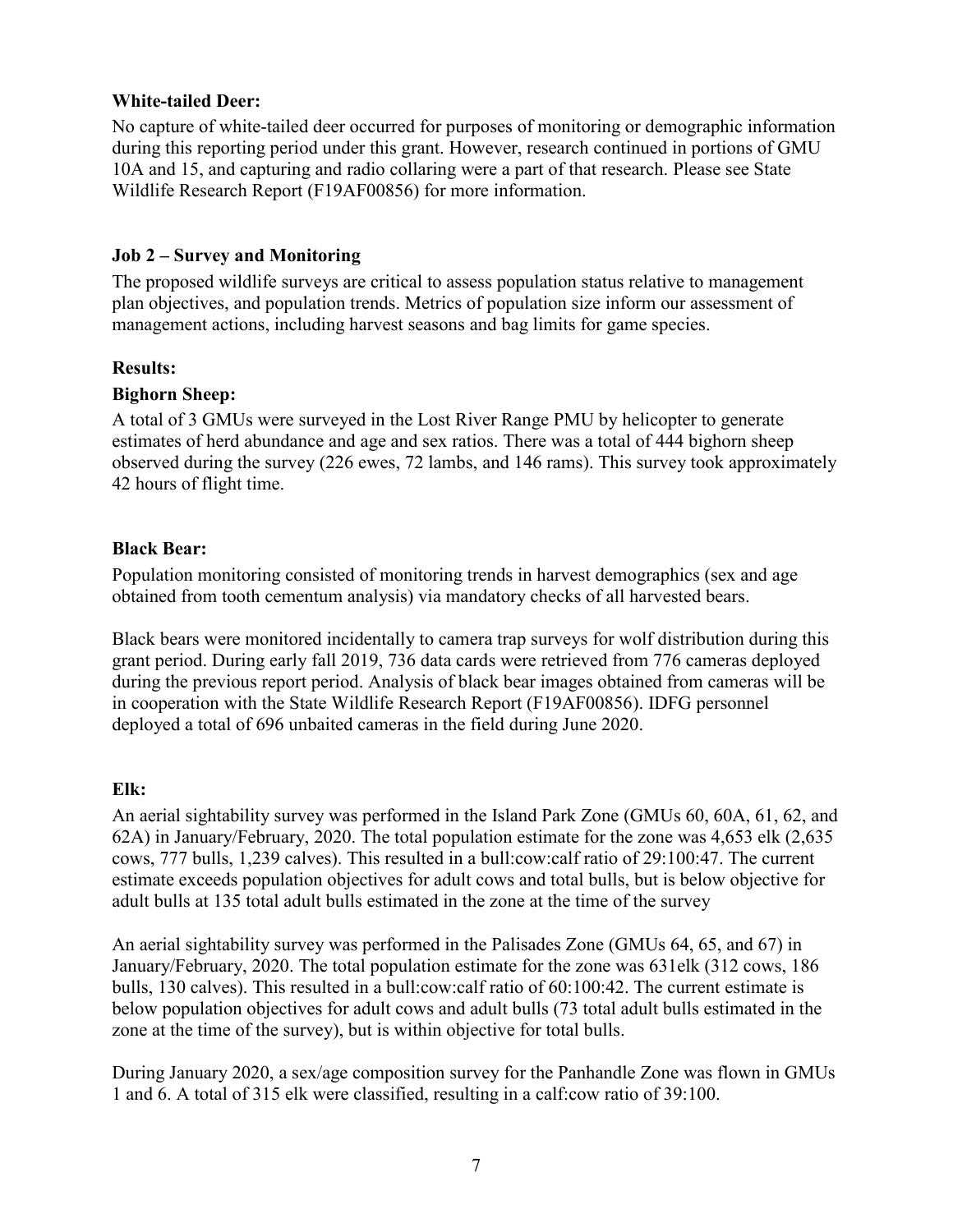Also in January 2020, a sex/age composition survey for the Sawtooth Zone was flown in GMUs 33 and 35. A total of 1,532 elk were classified, resulting in a calf:cow ratio of 32:100.

#### <span id="page-12-0"></span>**Furbearers:**

The remaining remote fisher camera stations were retrieved in the Clearwater Regions, and data contributed to the multi state project. A total of 28 camera stations for wolverines and other forest carnivores were placed in the McCall, Magic Valley, Southeast, and Upper Snake Regions. Data cards were retrieved in the Spring/summer of 2020.

No river otter eDNA or latrine surveys were conducted. Latrine surveys are scheduled to begin in FY 2021.

Bobcat jaws were collected and processed from 219 harvested animals, representing 22% percent of the annual harvest. Jaws were processed and submitted for aging, and tissue samples extracted for DNA and sex identification.

#### <span id="page-12-1"></span>**Gray Wolf:**

We will determine location of all harvested wolves for monitoring purposes through a mandatory check of harvested wolves.

During early fall 2019, 776 cameras deployed during the previous report period were retrieved. A total of 736 SD cards produced 10,339 images from FY2019 cameras. In June 2020, IDFG staff deployed 696 unbaited remote cameras in a stratified random sampling framework across the state. Data cards will be retrieved during early fall 2020. These data will be used in conjunction with a variety of covariates in an occupancy model framework to determine wolf distribution. Analysis of wolf images obtained and occupancy and abundance estimates from cameras will be in cooperation with Statewide Wildlife Research Report (F19AF00856).

#### <span id="page-12-2"></span>**Grizzly Bears:**

Grizzly bears were monitored through remote cameras deployed in the Panhandle and Upper Snake regions and were monitored incidental to camera trap surveys for wolf distribution throughout the grant period. During fall 2019, data cards were retrieved from cameras deployed during the FY19 reporting period. Cameras were placed in the field during June 2020 and data cards will be retrieved during early fall 2020.

Upper Snake Regional staff performed aerial surveys with a focus of locating females with young. Surveys are conducted in 4 flight observation units in June and repeated in July. One grizzly bear was observed during surveys conducted in July, 2019 and June, 2020. In the Greater Yellowstone Ecosystem the annual grizzly bear population estimate is derived from the number of unduplicated females with cubs of the year observed. To augment survey flight efforts, an additional 21 cameras were deployed between June and August 2019 with the primary purpose of monitoring female grizzly bears and cubs of the year in the project area. We documented approximately 20 unique grizzly bears at the sites and observed multiple females with young.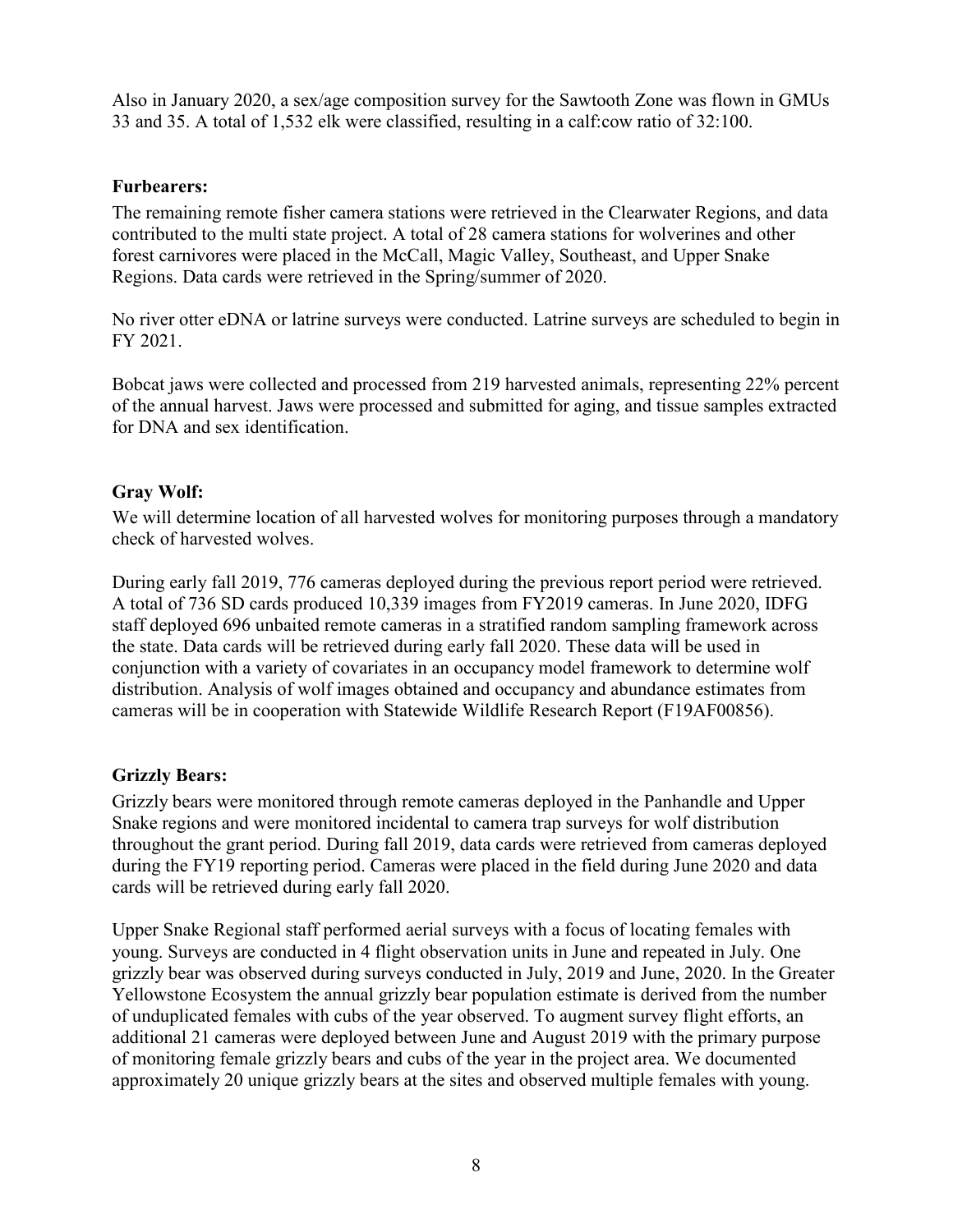#### <span id="page-13-0"></span>**Migratory Game Bird:**

Staff in the Magic Valley, Southeast, and Upper Snake regions participated in the September 2019 Survey of the Rocky Mountain Population of Greater Sandhill Cranes. Trumpeter swan productivity surveys were conducted in conjunction with this survey effort.

Canada goose nest surveys, wood duck nest box monitoring, swan migration surveys, and duck pair and brood counts were conducted in the Panhandle Region.

#### <span id="page-13-1"></span>**Moose:**

Moose were incidentally counted during elk and mule deer surveys in GMUs 1, 60A, 62, 64, 65, 67, 72, 74, 75, and 78.

Remote cameras were deployed for other species statewide. Moose are observed in photos taken by these remote cameras. Data analysis continues to determine if remote cameras can be used to estimate moose densities.

#### <span id="page-13-2"></span>**Mountain Goat:**

Aerial surveys were flown in 7 GMUs to estimate mountain goat herd abundance and age ratios. Approximately 121 hours were flown statewide.

A population survey were conducted in GMU 67, Palisades PMU. We observed 63 mountain goats including 50 adults, and 13 kids. In GMU 1, 11 mountain goats were counted in the Cabinet PMU (9 adults, 1 kids, 1 track) and 58 mountain goats in the Selkirk PMU (47 adults, 6 kids, 5 tracks). A total of 137 mountain goats (28:100 kids:adults) were observed in the Middle Fork PMU (GMUs 20A, 21, 26, 27). A ground survey was conducted in the Seven Devils PMU (GMU 22). Sixty-seven adults were observed with a kid:adult ratio of 31.3.

#### <span id="page-13-3"></span>**Mountain Lion:**

Population monitoring consisted of monitoring trends in harvest demographics (sex and age obtained from tooth cementum analysis) via mandatory checks of all harvested mountain lions.

Mountain lions were monitored incidentally to camera trap surveys for wolf distribution during this grant period. During early fall 2019, of the 776 cameras deployed during the previous report period, 736 data cards were retrieved. IDFG personnel deployed a total of 696 unbaited cameras in the field during June 2020 and data cards will be retrieved fall 2020. Analysis of mountain lion images obtained from cameras will be in cooperation with our research program grant.

Southeast Regional staff assisted the research program in deploying and retrieving 90 unbaited trail cameras in GMUs 74, 75 and 77. Photos of mountain lions will be use refine a mountain lion population abundance model. Analysis of mountain lion images will be cooperation with the Wildlife Research grant (F19AF00856).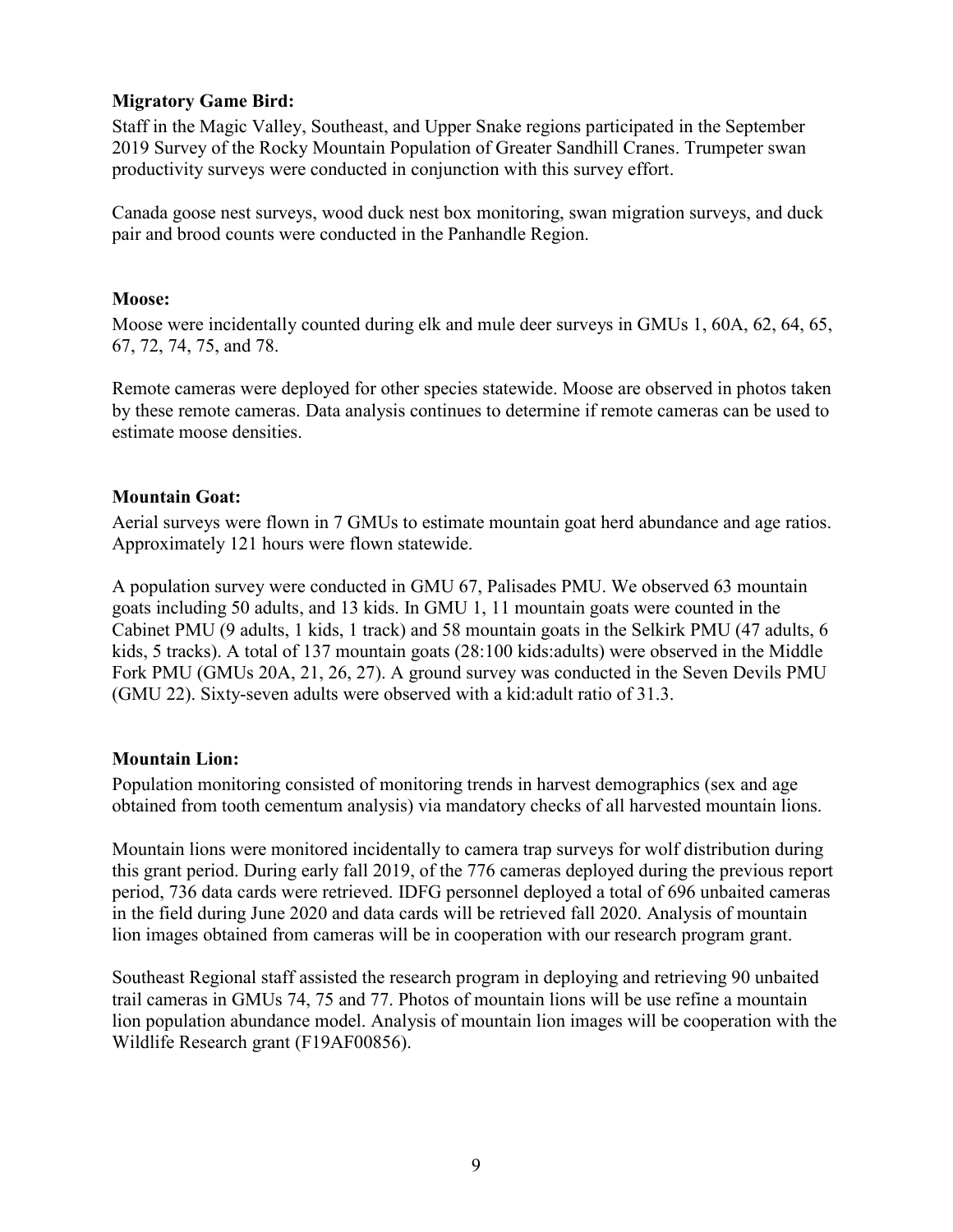# <span id="page-14-0"></span>**Mule Deer:**

During the month of December 2019, helicopter surveys were conducted across 12 Data Analysis Units (DAU) to document age/sex composition data. Fawn to doe ratios ranged from 53 to 77 fawns per 100 does. Buck doe ratios ranged from 12 to 30 bucks per 100 does.

Mule deer abundance surveys were conducted in the Portneuf, Island Park, Palisades and Weiser-McCall DAUs during the months of January and February 2020. Population estimates are as follows:

| $\circ$ 12,800 in 2015 |
|------------------------|
|                        |
| $\circ$ 5,644 in 2014) |
|                        |
| $\circ$ 4,476 in 2017  |
|                        |
| $\circ$ 35,816 in 2010 |

# <span id="page-14-1"></span>**Pronghorn:**

Ground surveys were conducted in in GMUs 46, 47, and 49. Reported ratios are 51 bucks per 100 does and 29 fawns per 100 does in GMUs 46 and 47. In GMU 49, there were 35 bucks and 29 fawns per 100 does.

Ground surveys and aerial surveys were conducted in GMU 68 and 98 pronghorn were counted.

Ground surveys were conducted in the Donkey Hills portion of GMU 37 and 250 pronghorn were classified. The buck:doe:fawn ratio was 41:100:18. An aerial survey was flown in GMU 37 after the ground survey and 158 pronghorn were classified. Buck:doe:fawn ratio was 49:100:24.

Ground and aerial composition surveys were conducted in the Pahsimeroi (GMU 37). The ground count, conducted in late July of 2019, yielded a sample size of 425 pronghorn with a fawn ratio of 21:100 does and a buck ratio of 28:100 does. The aerial survey conducted a few days later generated a sample of 182 with a fawn ratio of 36:100 does and a buck ratio of 32:100 does.

Ground and aerial composition surveys were conducted in GMU 30A to estimate fawn and buck ratios in late July and early August of 2019. The sample size for the ground count was 214 pronghorn with a fawn ratio of 37:100 does and a buck ratio of 62:100 does. Aerial surveys conducted in 30A observed 193 total pronghorn with a fawn ratio of 51:100 does.

Aerial and ground survey were conducted in GMUs 51 and 58. Observers documented 216 pronghorn during aerial surveys in GMU 51 and 226 pronghorn during ground surveys for a total of 442. The buck to doe ratio for aerial surveys was 0.19 and 0.46 for ground surveys. The fawn to doe ratio was 0.44 for aerial surveys and 0.62 for ground surveys. Observers documented 447 pronghorn during aerial surveys in GMU 58 and 398 pronghorn during ground surveys for a total of 845 pronghorn. The buck to doe ratio for aerial surveys was 0.23 and 0.30 for ground surveys. The fawn to doe ratio was 0.39 for aerial surveys and 0.45 for ground surveys.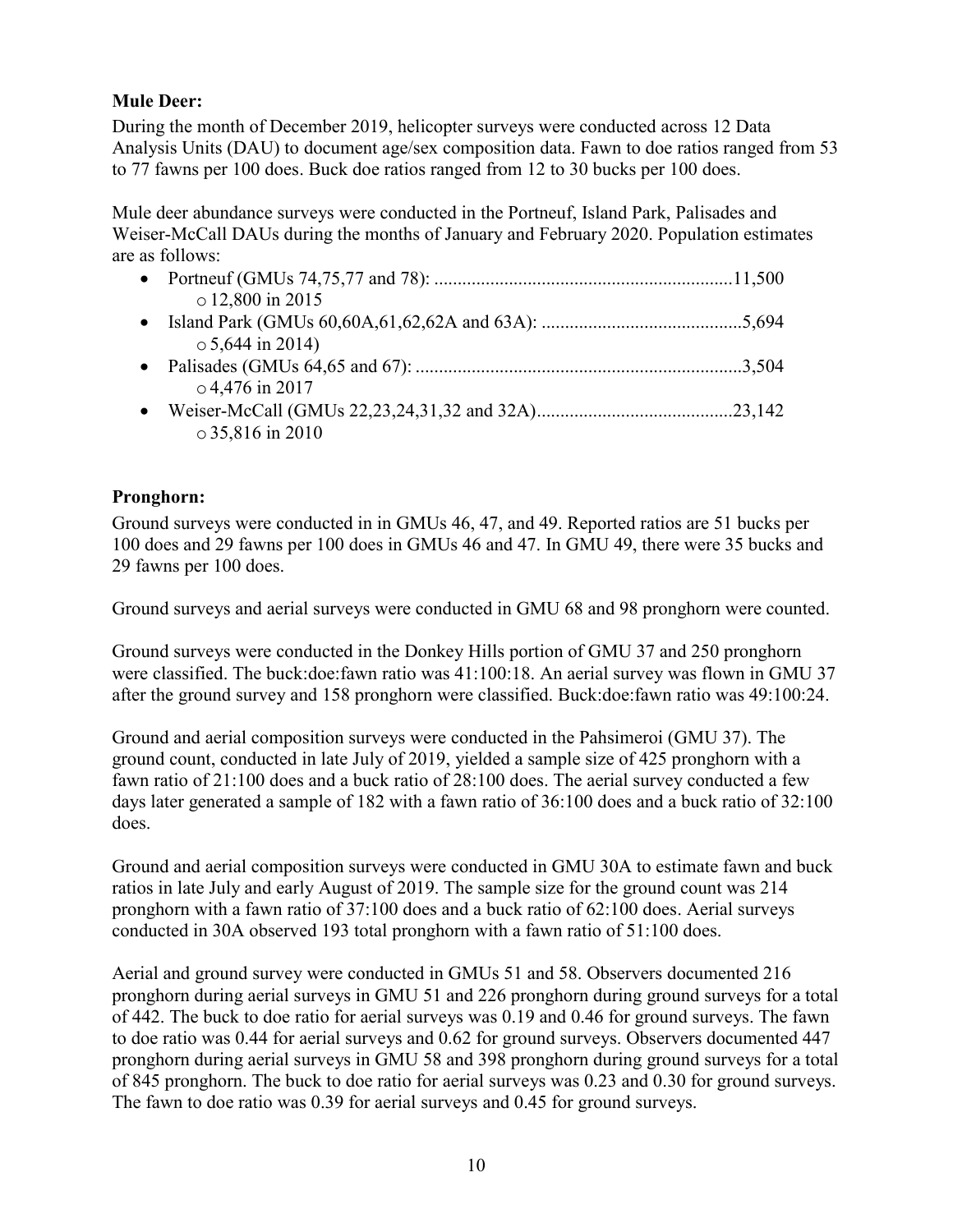#### <span id="page-15-0"></span>**Upland Game:**

To assess greater sage-grouse status and trends, 524 leks were counted on 84 lek routes during this reporting period; an additional 894 leks were counted, but not part of lek routes. Lek counts were conducted in the Southwest, Magic Valley, Southeast, Upper Snake, and Salmon regions.

To assess Columbian sharp-tailed grouse status and trends, 47 leks were counted on 11 lek routes; an additional 94 leks were counted, but not part of lek routes. Lek counts were conducted in the Southwest, Magic Valley, Southeast, and Upper Snake regions.

To assess population status and trend of upland game birds, 40 road-side surveys were conducted in the Clearwater (12), Southwest (20), and Magic Valley (8) regions during this reporting period; 800 miles were surveyed.

#### <span id="page-15-1"></span>**White-tailed Deer:**

Personnel have attempted to collect sightability data on white-tailed deer incidentally while conducting past elk and mule deer surveys. This data was analyzed with the mule deer sightability model to evaluate if it would provide any useful index to whitetail population status. The results of this effort were not encouraging and the practice has been discontinued.

Management staff assisted research staff in deploying approximately 100 cameras, primarily in GMU 6 during Spring and Summer 2020.

#### <span id="page-15-2"></span>**Job 3 – Estimating Harvest**

The proposed wildlife harvest surveys provide critical information on hunter harvest, hunter effort, hunter success rates, and other information on hunter behavior. These data enable the IDFG staff to assess harvest season effectiveness and inform recommendations for future season and bag limit adjustments to maintain populations at levels consistent with management plan objectives.

#### <span id="page-15-3"></span>**Results:**

#### <span id="page-15-4"></span>**Bighorn Sheep:**

IDFG issued 17 California bighorn sheep tags in 2019. Sixteen (16) hunters successfully harvested a ram and completed the big game mortality report. Unsuccessful hunters returned their tags or reported by phone to confirm that they did not harvest a bighorn sheep.

IDFG issued 73 Rocky Mountain bighorn sheep tags plus the auction and lottery tag hunters also hunted Rocky Mountain bighorns for a total of 75 tags in 2019. Fifty-three (53) hunters harvested a ram and completed the big game mortality report. Unsuccessful hunters returned their tags or reported by phone to confirm that they did not harvest a bighorn sheep.

#### <span id="page-15-5"></span>**Black Bear:**

A mandatory check program was conducted statewide during the report period. Forms were completed for 3,384 black bears taken by hunting. The number of completed harvest mortality reports received is expected to vary from year to year given changes in harvest under a general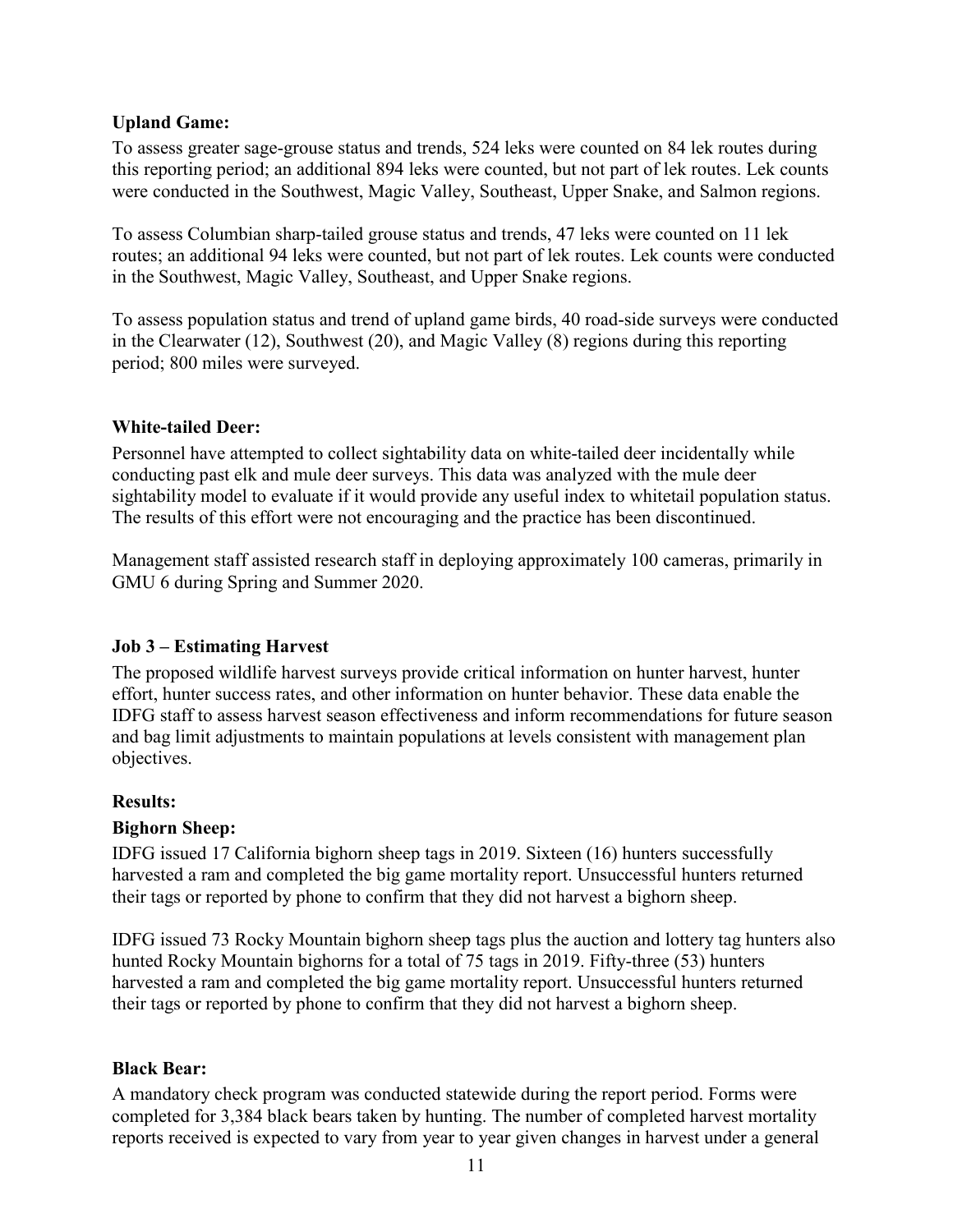hunting season framework. In addition, a BGMR form was completed for 39 black bears that were not harvested but for which we obtained mortality information. Mortality information from non-harvested black bears is valuable in assessing population dynamics and factors influencing population status.

A mandatory check program was conducted statewide during the report period. A total of 1,816 black bears (54%) were checked by Department personnel, with an additional 1,532 bears (46%) checked at one of 56 contracted private checkpoint vendors. A variety of harvest-related information was collected from these bear including hunter information, hunt area, method of take, bear sex and age, and other characteristics. Teeth were collected from 3,336 harvested bears (97%) for use in age determination.

It is not atypical for additional reports completed for harvest during this reporting period to be submitted late, so the final number of reports received will likely increase modestly.

#### <span id="page-16-0"></span>**Elk:**

During the 2019 hunting season, approximately 110,000 hunters were estimated to have pursued elk across the state of Idaho, resulting in an estimated 652,000 hunter days in the field. Hunters took 20,532 elk of which 11,418 were antlered and 9,114 antlerless. Of the antlered animals taken, 38% had at least 6 points on one side.

Regional staff operated 19 check stations with a total of 69 check station days. Staff collected harvest data from 14,508 hunters and morphological measurements from 371 elk.

#### <span id="page-16-1"></span>**Furbearers:**

One hundred thirty-two otters were harvested in the 7 administrative regions with a total statewide quota of 155. Quotas were met in 4 of the 7 regions. Location, sex, and date of harvest was collected by staff and a CITES tag was affixed to each harvested animal. A total of 991 bobcats were harvested statewide. Location, sex, date, and method of harvest was recorded by staff and a CITES tag was affixed to each harvested animal. At the time of reporting a total of 1,407 fur-taker report cards were submitted of the 2,053 trappers who purchased a trapping license. Since reporting is necessary to purchase a license for the upcoming season, we expect this number to increase. Data are used to calculate catch per unit effort for 13 species of furbearer and one species of big game (wolf). Additionally, any person reporting trapping beaver was sent an additional form requesting the number of animals harvested per GMU and what watershed within the GMU. This information is being used to better understand where beaver trapping pressure exists in relation to efforts of using beaver as a restoration tool.

# <span id="page-16-2"></span>**Gray Wolf:**

Big Game Mortality Reports were completed for 580 wolves, greater than the number estimated to be checked (450). Forms were completed for 457 harvested wolves (225 wolves taken by hunting and 232 wolves taken by trapping). In addition, a BGMR form was completed for 123 wolves that died of non-harvest-related causes. Mortality information from non-harvested wolves is valuable in assessing population dynamics and factors influencing population status.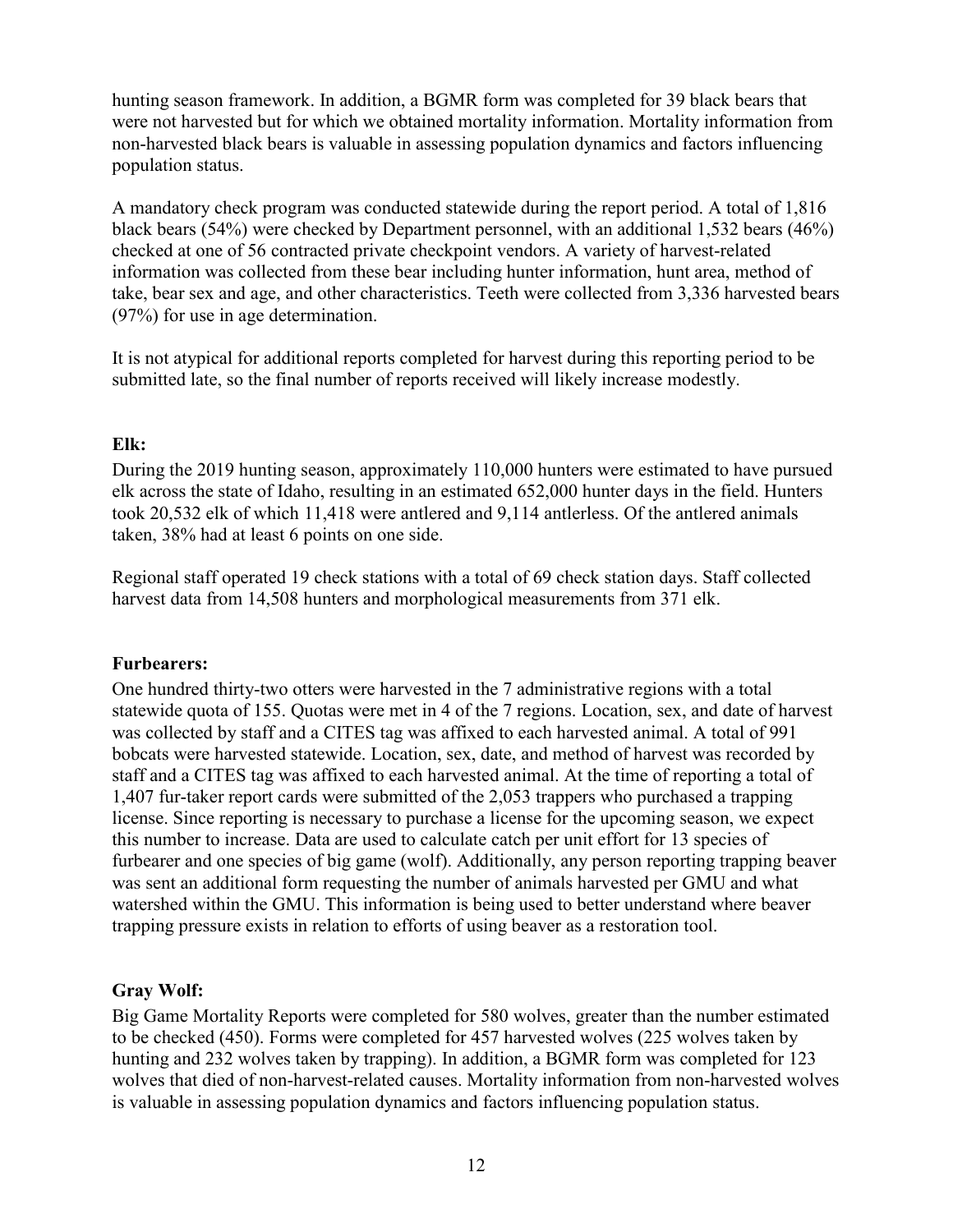A mandatory check program was conducted statewide during the report period. A variety of harvest-related information was collected from these wolves including hunter information, information on hunt characteristics, and wolf sex and age information. Teeth were collected from 474 harvested wolves (81%) for age determination. DNA samples were collected from 474 teeth collected from harvested wolves.

#### <span id="page-17-0"></span>**Grizzly Bears:**

In September 2018, a federal judge reinstated grizzly bears of the Greater Yellowstone Area to the Endangered Species Act list. As a result no hunt for grizzly bears occurred.

# <span id="page-17-1"></span>**Migratory Birds:**

IDFG conducted surveys of tag holders to estimate harvest of sandhill cranes (167) in the Southeast and Upper Snake regions. Surveys were also conducted to estimate the number of Canada geese harvested (282) during early Canada goose seasons in the Southeast Region.

The Harvest Information Program reported an estimated 165,300 ducks were harvested in Idaho during the 2019-2020 season. Canada goose harvest estimates were not available for this reporting period.

Harvest surveys for light and white-fronted geese were not conducted during this reporting period.

#### <span id="page-17-2"></span>**Moose:**

During 2019 hunting season, 634 moose hunters reported the harvest of 482 moose. This included 421 males and 61 females. These totals include Super Hunt tags. Unsuccessful hunters returned their tags or reported by phone to confirm that they did not harvest a moose.

# <span id="page-17-3"></span>**Mountain Goat:**

During 2019 hunting season, 44 mountain goat hunters reported the harvest of 34 mountain goats. The total includes 27 males and 7 females. Unsuccessful hunters returned their tags or reported by phone to confirm that they did not harvest a mountain goat.

#### <span id="page-17-4"></span>**Mountain Lion:**

The number of mountain lions checked (753) was higher than the anticipated target number to be checked (700). Harvest seasons were not changed substantially during the report period, and mountain lion tag sales (reflective of effort) did not change substantially.

A total of 419 harvested mountain lions (56%) were checked by IDFG personnel, with an additional 334 lions (44%) checked at one of 37 private checkpoint vendors. A variety of harvest-related information was collected from these 753 lions including hunter information, information on hunt characteristics, and bear sex and age information. Teeth and DNA were collected from 723 harvested lions (96%). In addition, a BGMR form was completed for 65 lions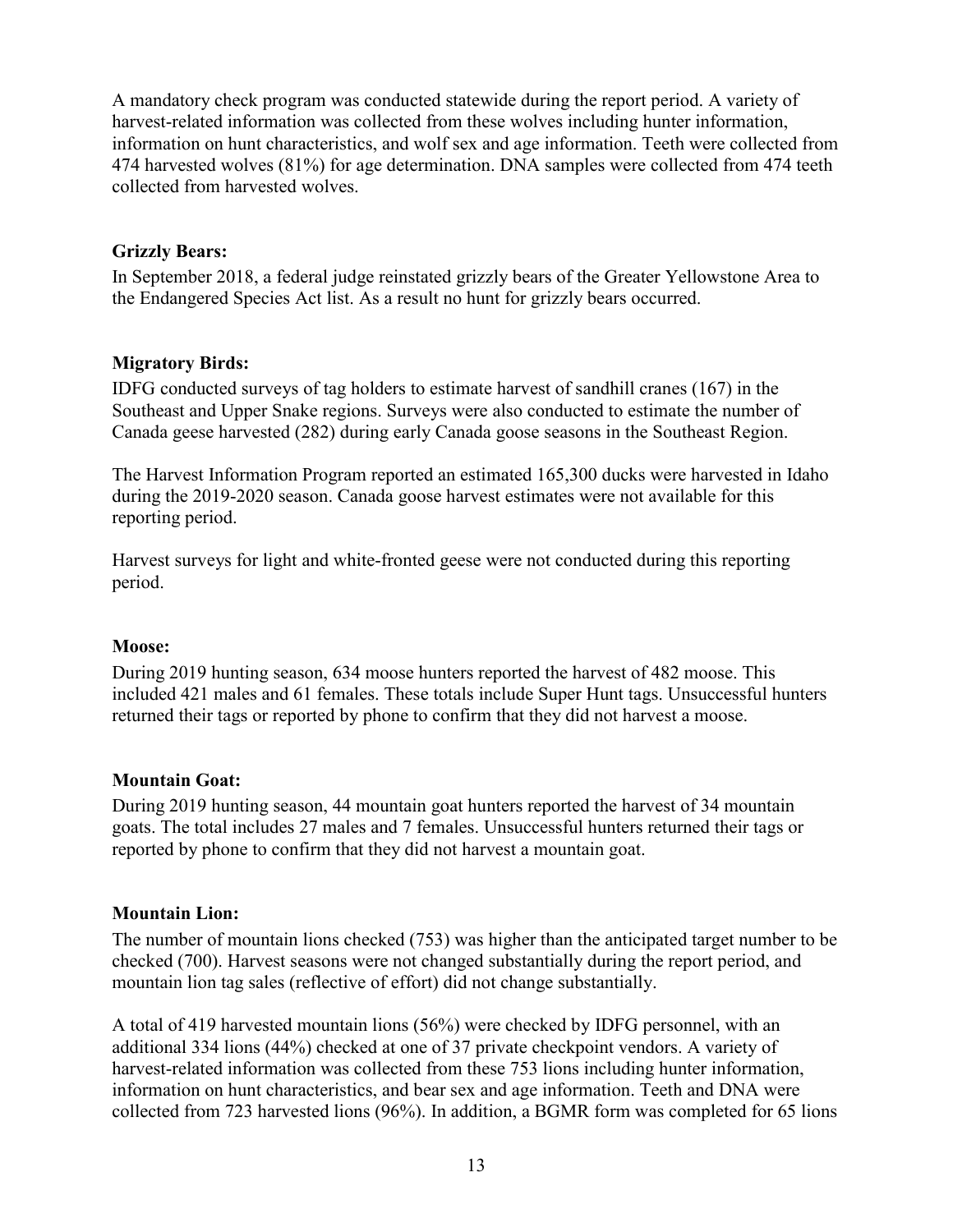that were not harvested. Mortality information from these non-harvested lions are valuable for monitoring population status and key factors of annual mortality.

#### <span id="page-18-0"></span>**Mule Deer:**

During the 2019 hunting season, an estimated 90,500 hunters pursued mule deer across the state of Idaho resulting in an estimated 483,000 days in the field. Hunters harvested 23,680 mule deer of which 18,600 were antlered and 5,050 antlerless. Of the antlered animals taken 40% had at least 4 points on one side.

Regional staff operated 19 check stations with a total of 69 check station days. Staff collected harvest data from 14,508 hunters and morphological measurements and biological samples from 1,547 mule deer. Chronic wasting disease samples were taken from selected mule deer at check stations. All samples tested negative. Analysis of samples was conducted under the Wildlife Health Program Grant (F19AF00860).

#### <span id="page-18-1"></span>**Pronghorn:**

An estimated 4,285 (includes unlimited tags) controlled hunt tag holders hunted pronghorn and harvested 1,618 pronghorn in 18,382 days of hunting during the 2019 season. Harvest was reported by internet website, mail, and telephone. No check stations were run specifically for pronghorn.

Average statewide horn measurements were 11.3 inches in the any weapon hunts and 11.6 inches in the archery hunts.

#### <span id="page-18-2"></span>**Upland Game:**

To obtain an index to annual production, wing barrels were deployed in several regions of the state. There were 31 barrels in the Southwest Region, 18 barrels in the Magic Valley Region, 18 barrels in the Southeast Region, 18 barrels in the Upper Snake Region, and 8 barrels in the Salmon Region. The most common species in wing barrels were forest grouse, sage-grouse, and Columbian sharp-tailed grouse.

Wing envelopes (2,500) were distributed to hunters to increase data collection of sage- and Columbian sharp-tailed grouse wings for the 2019 hunting season.

Over 8,600 surveys were sent to hunters to estimate upland game harvest and hunter activity. Another 8,700 surveys were sent to turkey hunters to estimate harvest and hunter activity.

#### <span id="page-18-3"></span>**White-tailed Deer:**

Statewide, an estimated 54,800 hunters took approximately 21,500 white-tailed deer for a 39% hunter success rate during the 2019 hunting season. Of the 21,500 deer taken, approximately 14,000 were antlered animals of which 21% had 5 points on at least one side.

The regions ran 19 check stations for 69 days checking 14,508 hunters and 382 white-tailed deer to assess harvest information and collect morphological measurements. Chronic wasting disease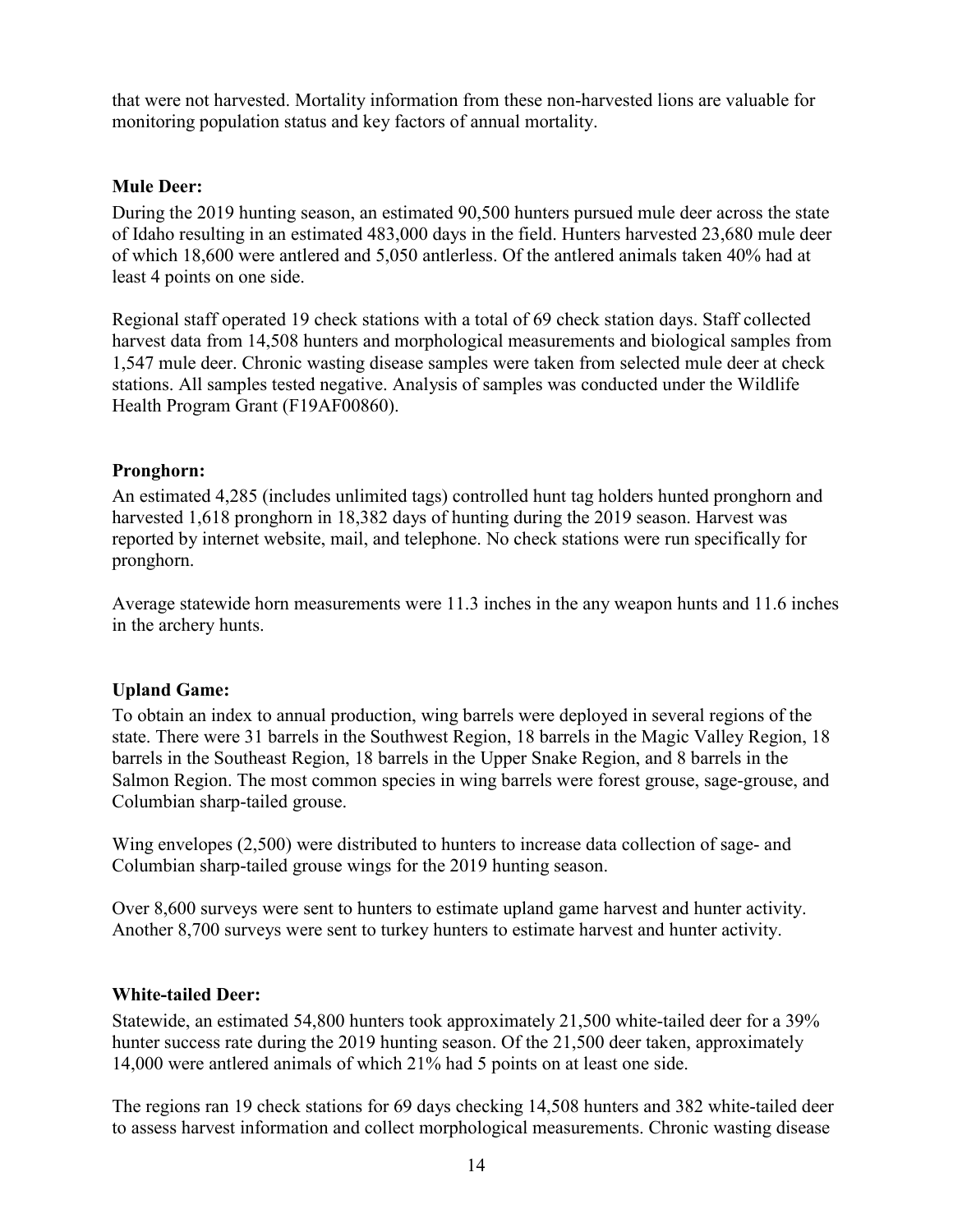samples were taken from selected white-tailed deer at check stations. All samples tested negative. Analysis of samples was conducted under the Wildlife Health Program Grant (F19AF00860).

# <span id="page-19-0"></span>**Strategy 3. Species Stocking**

#### <span id="page-19-1"></span>**Standard Objective:**

Stock 3 species of wildlife by June 30, 2020

#### <span id="page-19-2"></span>**Activity Tag:**

Production and stocking for recreational or subsistence purposes.

#### <span id="page-19-3"></span>**Results:**

#### <span id="page-19-4"></span>**Moose:**

Moose occasionally occupy urban settings and if they are deemed a nuisance or threat to public safety they are captured and moved to areas outside of town. In the Panhandle Region, one moose was captured and translocated. Three (3) moose were captured in urban areas and relocated in the Magic Valley Region during this reporting period. Twelve (12) moose were captured and moved to more remote areas in the Southeast Region. In the Upper Snake Region, 16 moose were moved from urban areas to more remote areas in the region. Twenty (1 in the Magic Valley, 9 in the Southeast, and 10 in the Upper Snake) of the translocated moose were radio-marked to monitor their movements and survival post translocation. Moose were captured via ground or aerial immobilization.

#### <span id="page-19-5"></span>**Turkeys:**

To address nuisance/depredation issues, 153 turkeys were trapped in the Southeast Region; 49 of these birds were translocated within the region to augment existing populations, while 104 birds were translocated to Nevada. Capture methods included baited walk-in traps and rocket nets.

#### <span id="page-19-6"></span>**Beavers:**

Beavers were opportunistically captured and translocated from problem areas (areas of conflict with private property and/or infrastructure) to streams identified as sites suitable for beaver. Beaver were trapped and translocated in the following regions: Southwest = 5; Magic Valley = 20 animals; and Upper Snake = 44.

# <span id="page-19-7"></span>**Strategy 4. Technical Assistance**

#### <span id="page-19-8"></span>**Standard Objective(s):**

Job 1: Provide technical assistance to 20 individuals by June 30, 2020.

Job 2: Provide technical assistance to 5 organizations by June 30, 2020.

Job 3: Participate on 4 technical committees by June 30, 2020.

#### <span id="page-19-9"></span>**Activity Tag:**

Job 1: Assistance to private individuals.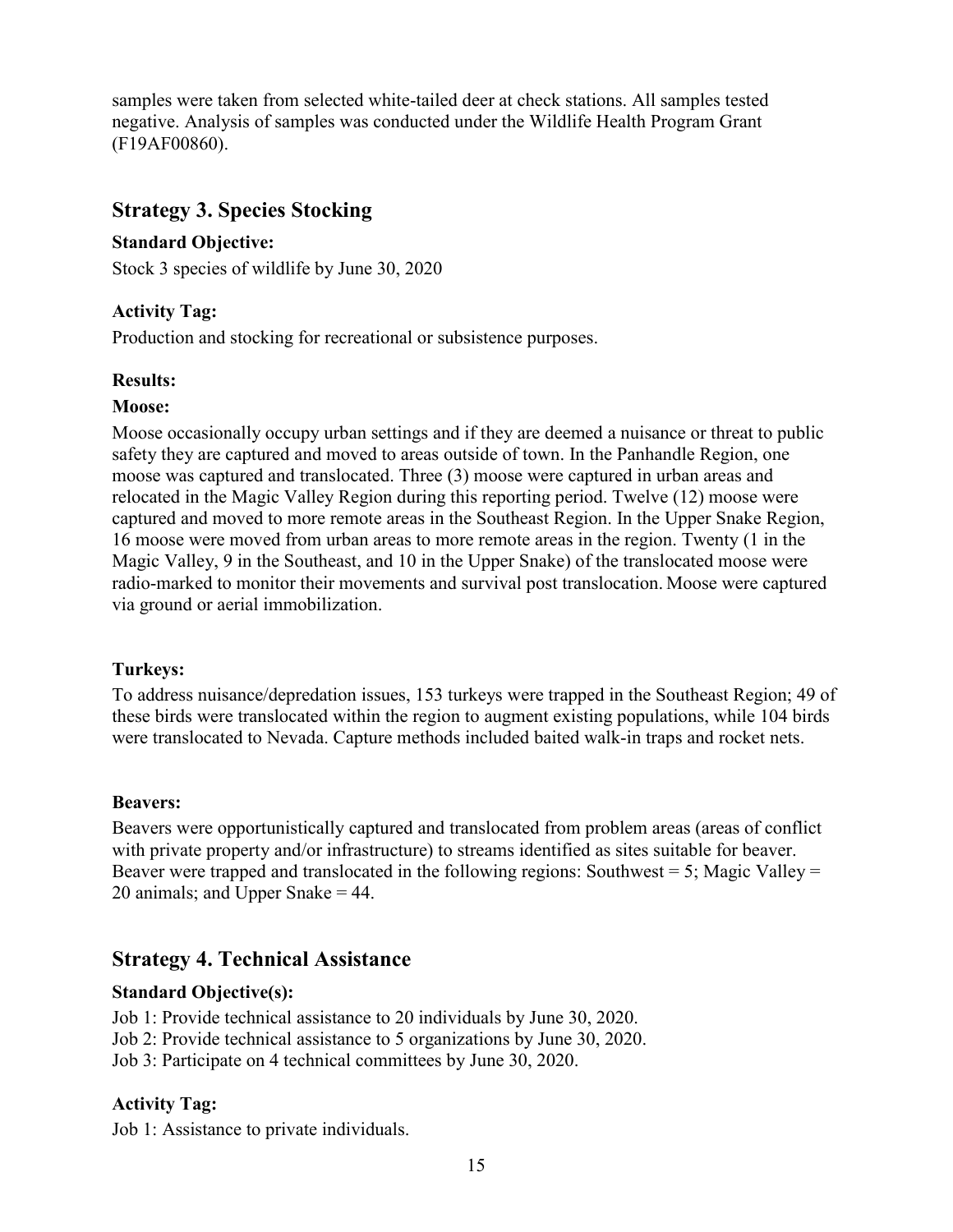- Job 2: Assistance to other organizations.
- Job 3: Participation on technical committees.

### <span id="page-20-0"></span>**Job 1 Individual Technical Assistance:**

Provide timely and science-based technical assistance on wildlife and wildlife habitat management to private individuals.

# <span id="page-20-1"></span>**Results:**

Technical assistance to private individuals is a regular occurrence and staff spends a considerable amount of time interacting with thousands of individual members of the public each year. Technical assistance often takes the form of providing individuals with data or information that is specific to their interest. Examples include private landowners wanting to improve wildlife habitat on their property, interested public wanting to learn more about wildlife movements and/or habitat use, and hunters looking for suggestions on places to pursue game.

# <span id="page-20-2"></span>**Job 2 Organizational Technical Assistance:**

Provide technical advice and information on IDFG management programs and policies to organizations.

# <span id="page-20-3"></span>**Results:**

The IDFG provided technical assistance to multiple private and governmental organizations during this reporting period. This includes sharing data, technical advice, and information on IDFG policies and programs. Technical assistance was provided to the following:

- Participating in the Hells Canyon Bighorn Sheep Initiative committee. Members of this group include IDFG, Oregon Department of Fish and Wildlife (ODFW), Washington Department of Fish and Wildlife (WDFW), US Forest Service, Bureau of Land Management, Wild Sheep Foundation - National and Idaho, Washington, and Oregon chapters. Other participants at the meetings included the Nez Perce Tribe, Confederated Tribes of the Umatilla, Washington State University (WSU), and the Asotin Conservation District.
- Participating in the Western Association of Fish and Wildlife Agencies (WAFWA) Wild Sheep Working Group (WSWG). Membership in the WSWG includes all western states and provinces that are members of WAFWA ( $n = 24$ ). Meetings are also attended by the Forest Service, Bureau of Land Management, and multiple chapters of the Wild Sheep Foundation.
- Providing a state representative and 2 presentations at the WAFWA Pronghorn Workshop.
- Providing a state representative at the North American Moose Workshop.
- Providing information and interview to Idaho Public Television for a mountain goat television/internet production.
- Providing bighorn sheep data to Western Watershed's Project.
- Providing a state representative and 2 presentations at the WAFWA Pronghorn Workshop.
- Sharing data with Oregon Department of Fish and Wildlife (ODFW) and Nevada Division of Wildlife (NDOW) on cross border movements of pronghorn.
- Provided a state representative to the WAFWA Western Quail Working Group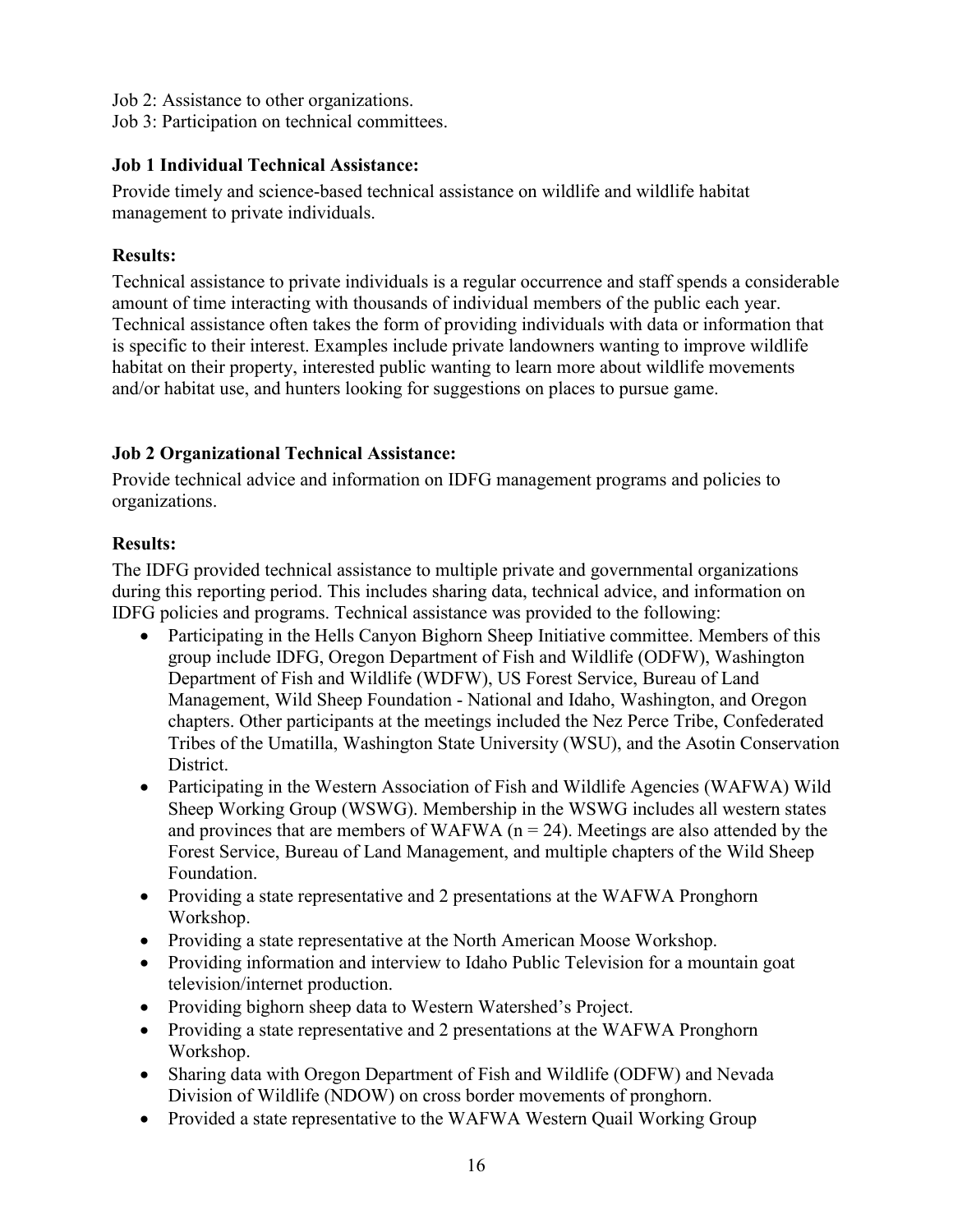- Provided 2 state representatives to the WAFWA Sage- and Columbian Sharp-tailed Grouse Workshop
- Technical assistance was provided to both the USFS and BLM on beaver translocation approaches, removal methods, and site identification for process based restoration techniques.
- IDFG works closely with the USDA Forest Service in patrolling campgrounds, looking for improperly stored attractants, and providing education materials to campers to try to reduce conflicts with bears through outreach and education efforts and securing attractants on public and private land.
- IDFG has provided recommendations to the USDA Forest Service in managing livestock grazing allotments and sheep bands near to active wolf dens and rendezvous sites, and consults continually throughout the year with USDA Wildlife Services regarding resolving wolf depredations on livestock and impacts to ungulate populations.
- Technical assistance to the Bureau of Land Management (BLM) on livestock allotment renewals
- Technical assistance to the U.S. Forest Service (USFS) on timber stand management projects
- Technical assistance to both the BLM and USFS on motorized travel management
- Technical assistance to the Idaho Department of Lands on timber and livestock management
- Technical assistance to the Bureau of Reclamation on reservoir water levels and effects on wintering deer and elk
- Technical assistance to numerous counties and municipalities on potential effects of development on wildlife and habitats

# <span id="page-21-0"></span>**Job 3 Technical Committees:**

Participate on at least 4 professional technical committees.

# <span id="page-21-1"></span>**Results:**

- Provided a state representative at the WAFWA forest carnivore subcommittee and AFWA Furbearer Technical Working Group annual meetings.
- Provided a state representative to each of the Pacific Flyway Council, Pacific Flyway Non-game Technical Committee, and the Pacific Flyway Study Committee meetings.
- The IDFG participates as a member of the Interagency Grizzly Bear Study Team, which is responsible for long-term monitoring and research efforts on grizzly bears in the Greater Yellowstone Ecosystem (GYE).
- Western Association of Fish and Wildlife Association's (WAFWA) Mule Deer Working Group
- WAFWA Wild Sheep Working Group
- WAFWA Western Quail Working Group
- WAFWA Wildlife Health Committee
- WAFWA Human-Wildlife Conflict Committee
- •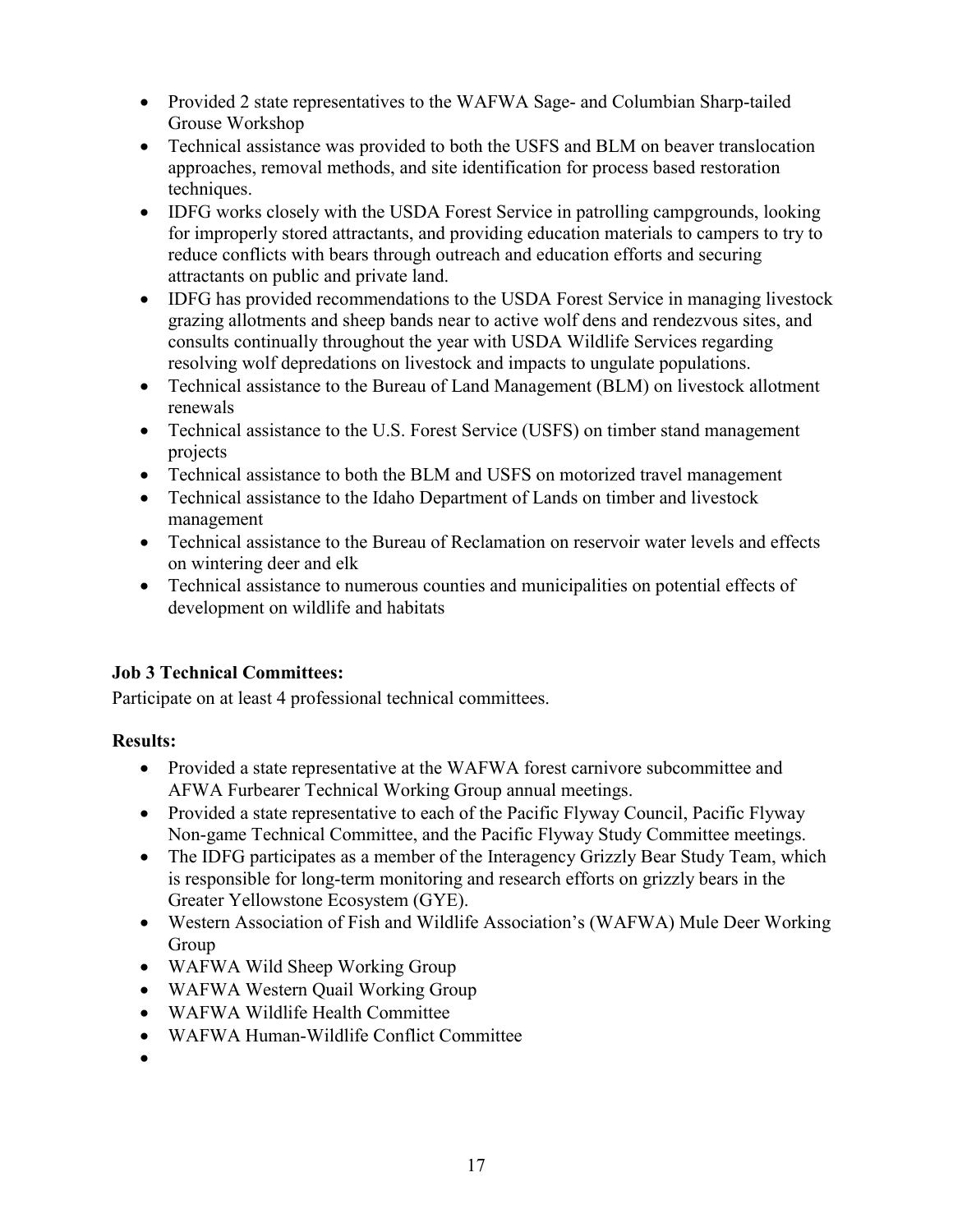# <span id="page-22-0"></span>**Strategy 5. Planning**

<span id="page-22-1"></span>**Standard Objective:** 

Develop/revise 5 plans by June 30, 2020

# <span id="page-22-2"></span>**Activity Tag:**

Species Management Planning.

# <span id="page-22-3"></span>**Approach:**

Develop/revise management plans for Upland Game, White-tailed deer, Mule deer, Moose, and Turkeys. The plan process includes draft plan development, public involvement, recommendation to Fish and Game Commission, and adoption of final plan.

#### <span id="page-22-4"></span>**Results:**

An Upland Game Management Plan was approved by the Fish and Game Commission in July 2019. The plan is currently available on the IDFG website at <https://idfg.idaho.gov/sites/default/files/idaho-upland-game-management-plan-2019-2025.pdf>

A management planning team is currently working on developing a Wild Turkey Management Plan. As part of this process, a wild turkey hunter opinion survey was conducted during June 2020.

Management plans for both mule deer and white-tailed deer were adopted during this reporting period. Development of both plans began in fall 2018 and included development of draft plans, incremental approvals from the Fish and Game Commission, and public scoping. Final versions of the plans were approved by the Fish and Game Commission in summer 2019.

The Mule Deer Management Plan is available on the IDFG website at <https://idfg.idaho.gov/sites/default/files/plan-deer-mule-2020-25.pdf>

The White-tailed Deer Plan is available on the IDFG website at <https://idfg.idaho.gov/sites/default/files/plan-deer-white-tailed-2020-25.pdf>

The draft Moose Management Plan was approved by the Commission in March 2020. The plan is currently being prepared for printing and distribution. The plan is available on the IDFG website at<https://idfg.idaho.gov/sites/default/files/plan-moose.pdf>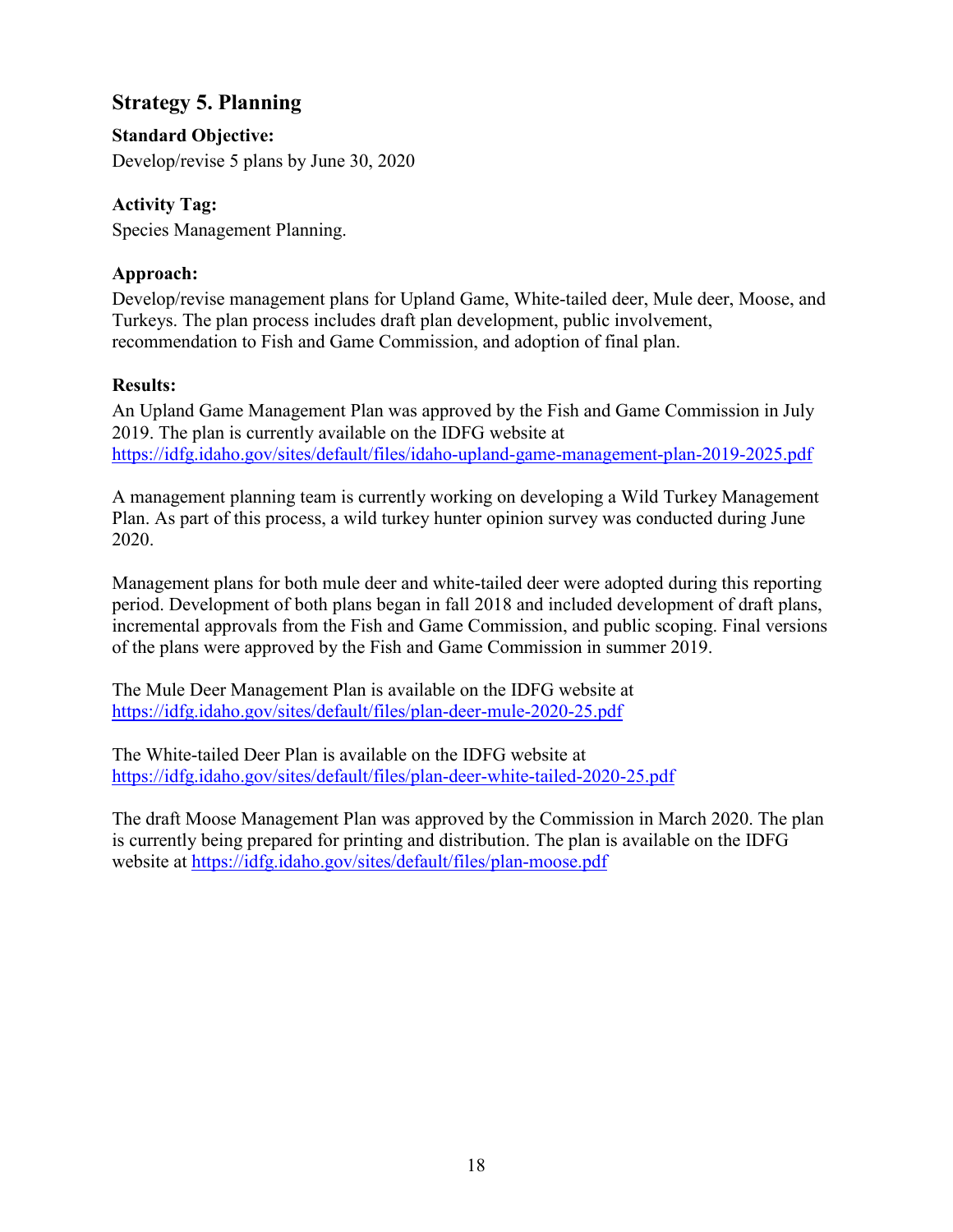**If the work in this grant was part of a larger undertaking with other components and funding, present a brief overview of the larger activity and the role of this project.**

N/A

**Discuss differences between work anticipated in grant proposal and grant agreement, and that actually carried out with WSFR grant funds; include differences between expected and actual costs.**

N/A

**List any publications or in-house reports resulting from this work.**

None.

**Name, title, phone number, and e-mail address of person compiling this report:** Jon Rachael State Game Manager [Jon.rachael@idfg.idaho.gov](mailto:Jon.rachael@idfg.idaho.gov)

Submitted by: IDAHO DEPARTMENT OF FISH AND GAME

David Smith Grants/Contracts Specialist [David.smith@idfg.idaho.gov](mailto:David.smith@idfg.idaho.gov)

Approved by:

Martha Wackenhut<br>
Federal Aid Coordinator<br>
Federal Aid Coordinator<br>
Sureau of Wildlife Federal Aid Coordinator